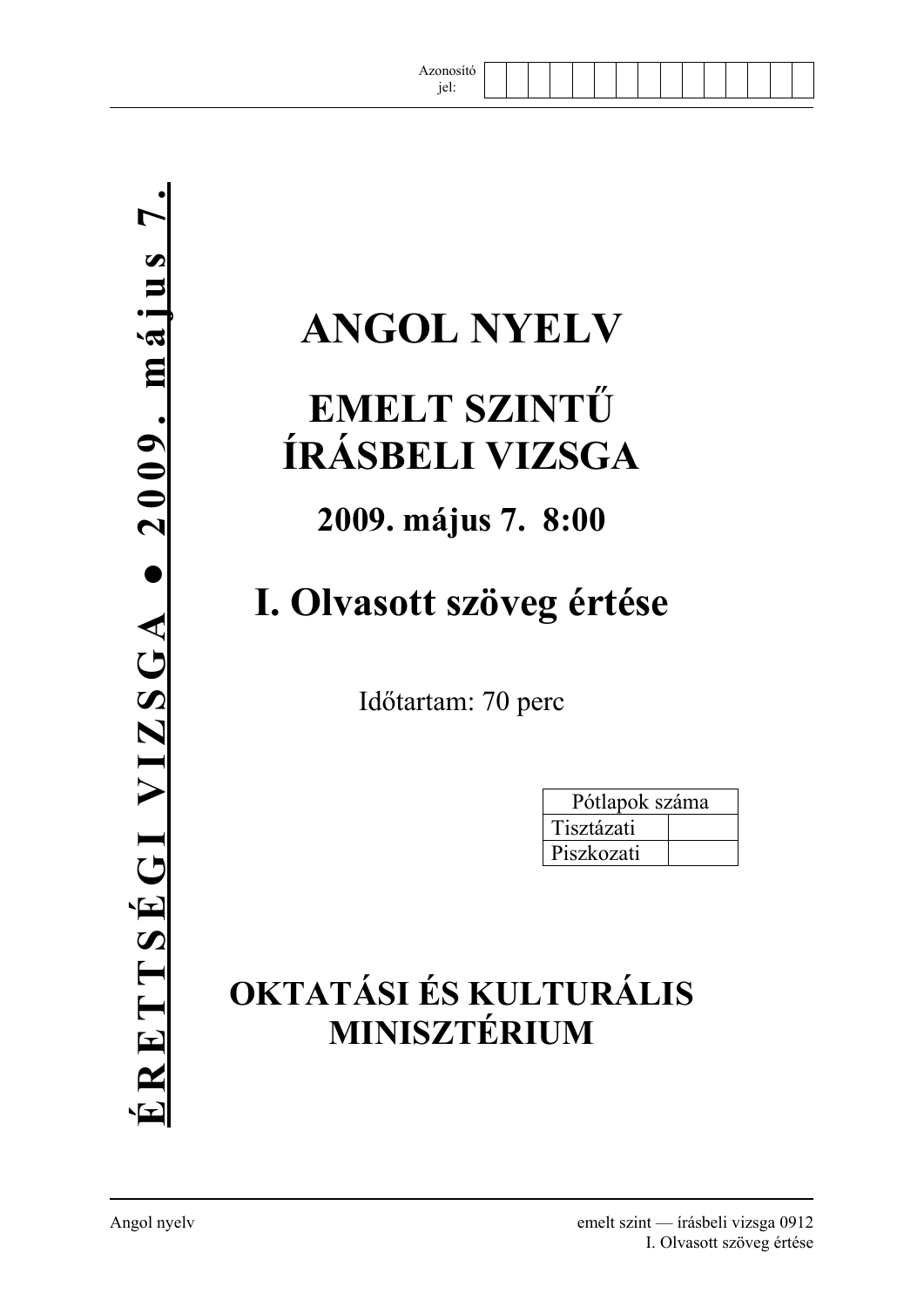| onosito<br>emelt szint<br>Angol nyelv —<br><sub>1el</sub> |  |  |  |
|-----------------------------------------------------------|--|--|--|
|-----------------------------------------------------------|--|--|--|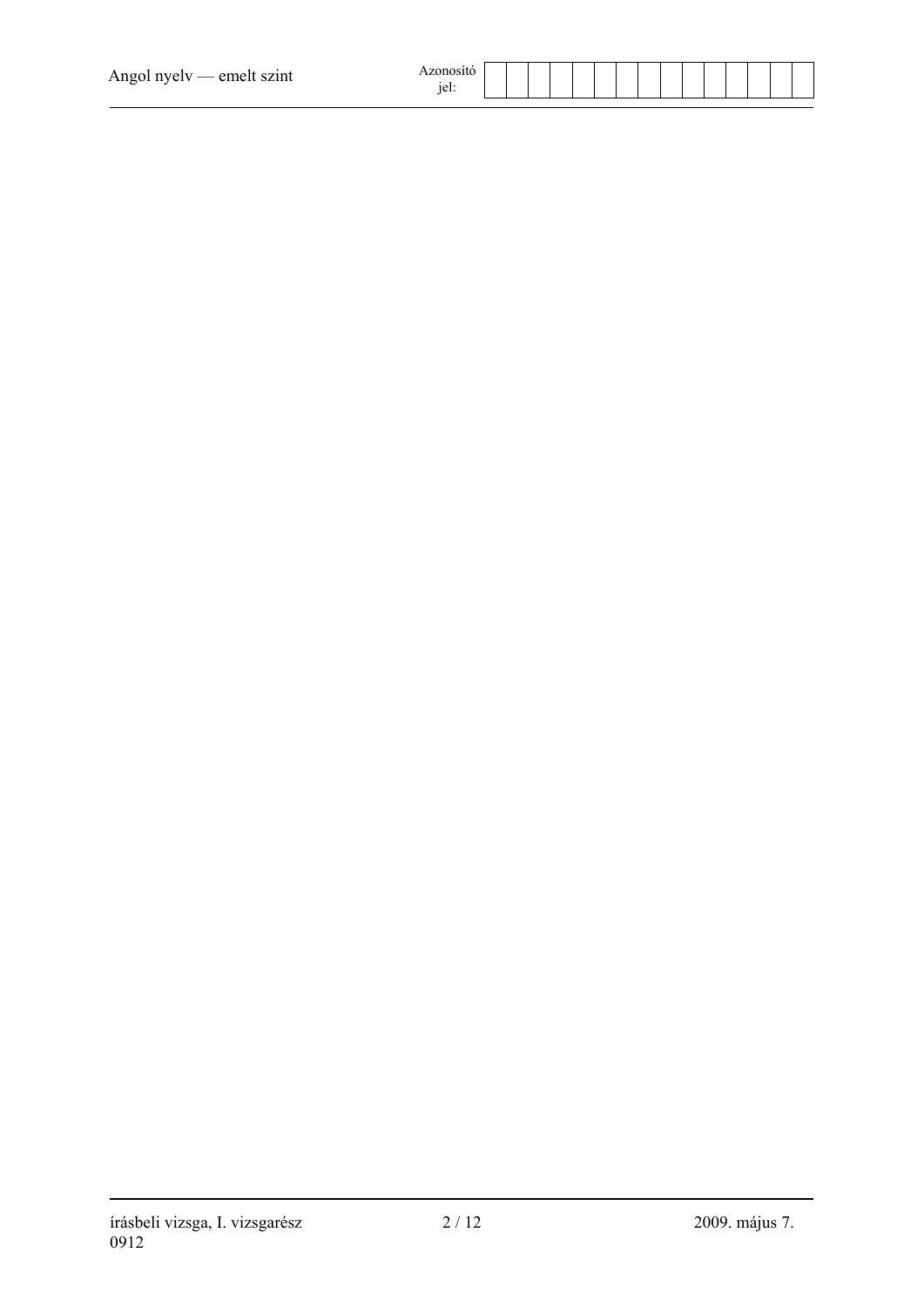### **Fontos tudnivalók**

- Az utasításokat pontosan kell követni. Csak az utasításban megadott helyre beírt megoldás fogadható el.
- Mindig csak egy megoldást szabad beírni.
- A betűjelek legyenek jól olvashatóak, az esetleges javítások pedig egyértelműek.
- A megadott szószámot nem szabad túllépni. Az összevont alakok egy szónak számítanak (pl. *"it's"* egy szó, *"it is"* két szó).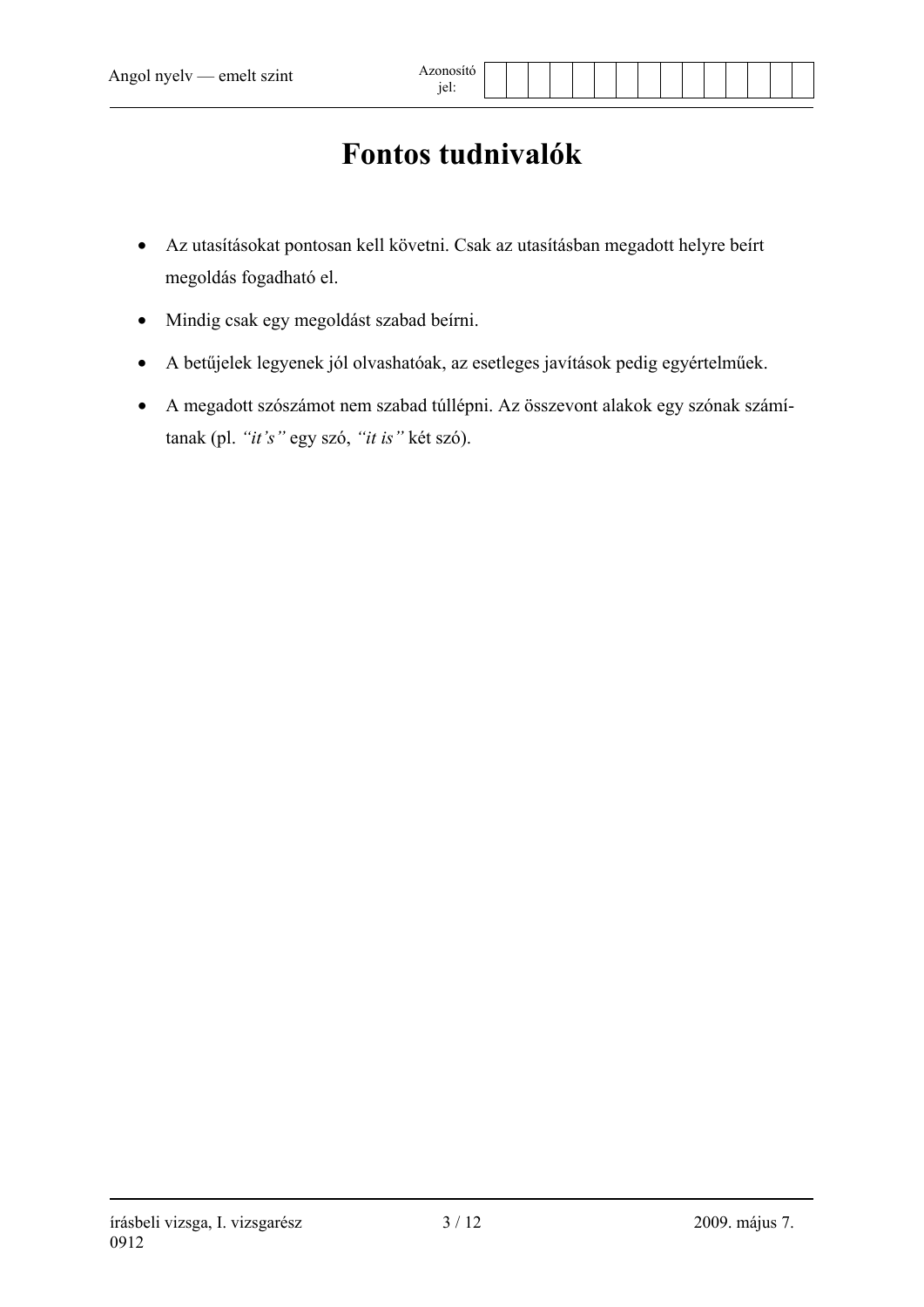| Azonosító     |  |  |  |  |  |  |  |  |
|---------------|--|--|--|--|--|--|--|--|
| $\sim$<br>vı. |  |  |  |  |  |  |  |  |
|               |  |  |  |  |  |  |  |  |

- **Read this article about some beautiful tourist spots and then read the questions (1-8) that follow.**
- **Your task is to give short answers consisting of maximum two words based on the information in the article.**
- **Write your answers on the dotted lines after the questions.**
- **There is an example** *(0)* **for you.**

#### **ISLAND HOPPING**

Some of the best places to visit in the world are much closer than you might think

If you live in Britain, you don't have to go far to find places listed in the book *Unforgettable Islands To Escape To Before You Die.* It only takes a couple of hours to scoot away and explore everything from snowy Arctic wastes to balmy Mediterranean paradises. Here are some must-sees.

The Southern Dalmatian islands of Croatia are some of the most untouched parts of the Mediterranean. Until recently, many of them were closed by the military. But this doesn't mean they lack charm. You can walk the cobbled streets of the fortified town of Korcula, (alleged birthplace of Marco Polo), eat fresh fish in the hidden harbour of Lastovo or visit the Blue Cave − so called because of the effect of sunlight shining through an underwater entrance.

The best way to see the islands is by boat. Sail Croatia offers good prices on skippered yachts. At night you can moor in a quiet spot and eat on board or drop anchor closer to shore and hang out in a restaurant. During the day, explore the islands or sail to a deserted cove to swim in bright turquoise water.

The Svalbard Archipelago, comprising over a thousand islands, almost all of them uninhabited, is officially part of Norway but is well within the Arctic Circle. In the winter, the sun never shines but in the short summer there is permanent daylight. The archipelago is home to the fierce polar bear. They wander freely across the pack ice, hunting for seals. If you walk outside the tiny settlement of Longyearbyen on the island of Spitsbergen, you are advised to have an armed guard to keep you safe.

The remote east of Svalbard is stunningly beautiful, with mountains, glaciers and kilometres of floating pack ice. The Explorer, owned by Gap Adventures, cruises these waters looking out for polar bears, walruses and reindeer.

Closer to home, don't miss the Isles of Scilly. Just off the coast of Cornwall, each of these islands has its own character. Bryher is sometimes hit by gale force winds that sweep in from the Atlantic, but the islands generally enjoy a balmy sub-tropical climate. On Tresco you can walk through forests of giant tree ferns from New Zealand and appreciate cacti from all over the world. There are kilometres of unspoilt beaches, as well as the highest concentration of archaeological sites in the country. There are burial chambers, menhirs (standing stones) and the remains of Stone Age villages.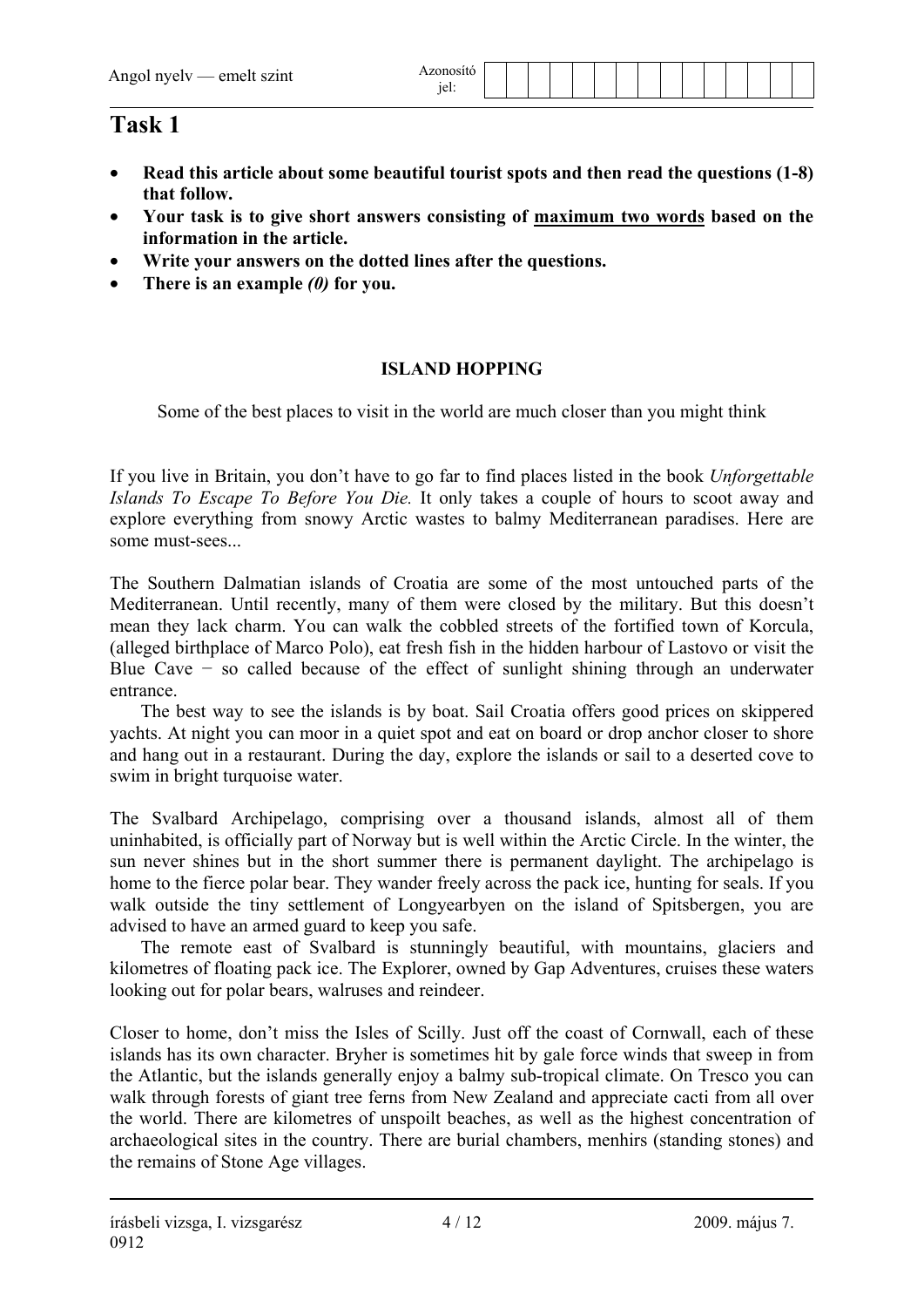|                       | Angol nyelv — emelt szint                                                                      | Azonosító<br>jel: |  |  |  |  |  |                       |  |
|-----------------------|------------------------------------------------------------------------------------------------|-------------------|--|--|--|--|--|-----------------------|--|
|                       |                                                                                                |                   |  |  |  |  |  |                       |  |
| $\boldsymbol{\theta}$ | Where does the information contained in the article come from?                                 |                   |  |  |  |  |  | $\boldsymbol{\theta}$ |  |
|                       | 1) Who used to be the only people allowed on some islands in southern<br>Croatia?              |                   |  |  |  |  |  | 1)                    |  |
|                       | 2) Where does the article suggest you can eat if you don't feel like going to a<br>restaurant? |                   |  |  |  |  |  | 2)                    |  |
| 3)                    | Apart from Korcula, how many more sights in Dalmatia are recommended<br>by the writer?         |                   |  |  |  |  |  | 3)                    |  |
| 4)                    | Which Norwegian island can be dangerous unless you have adequate<br>protection?                |                   |  |  |  |  |  | 4)                    |  |
| 5)                    | What is the name of the ship that will take you to the eastern part of<br>Svalbard?            |                   |  |  |  |  |  | 5)                    |  |
| 6)                    | What makes the climate of Bryher different from the other islands'?                            |                   |  |  |  |  |  | 6)                    |  |
| 7)                    | What makes it possible for tree ferns and cacti to grow on Tresco?                             |                   |  |  |  |  |  | 7)                    |  |
| 8)                    | In addition to their natural beauty, what else are the Scilly Isles<br>exceptionally rich in?  |                   |  |  |  |  |  | 8)                    |  |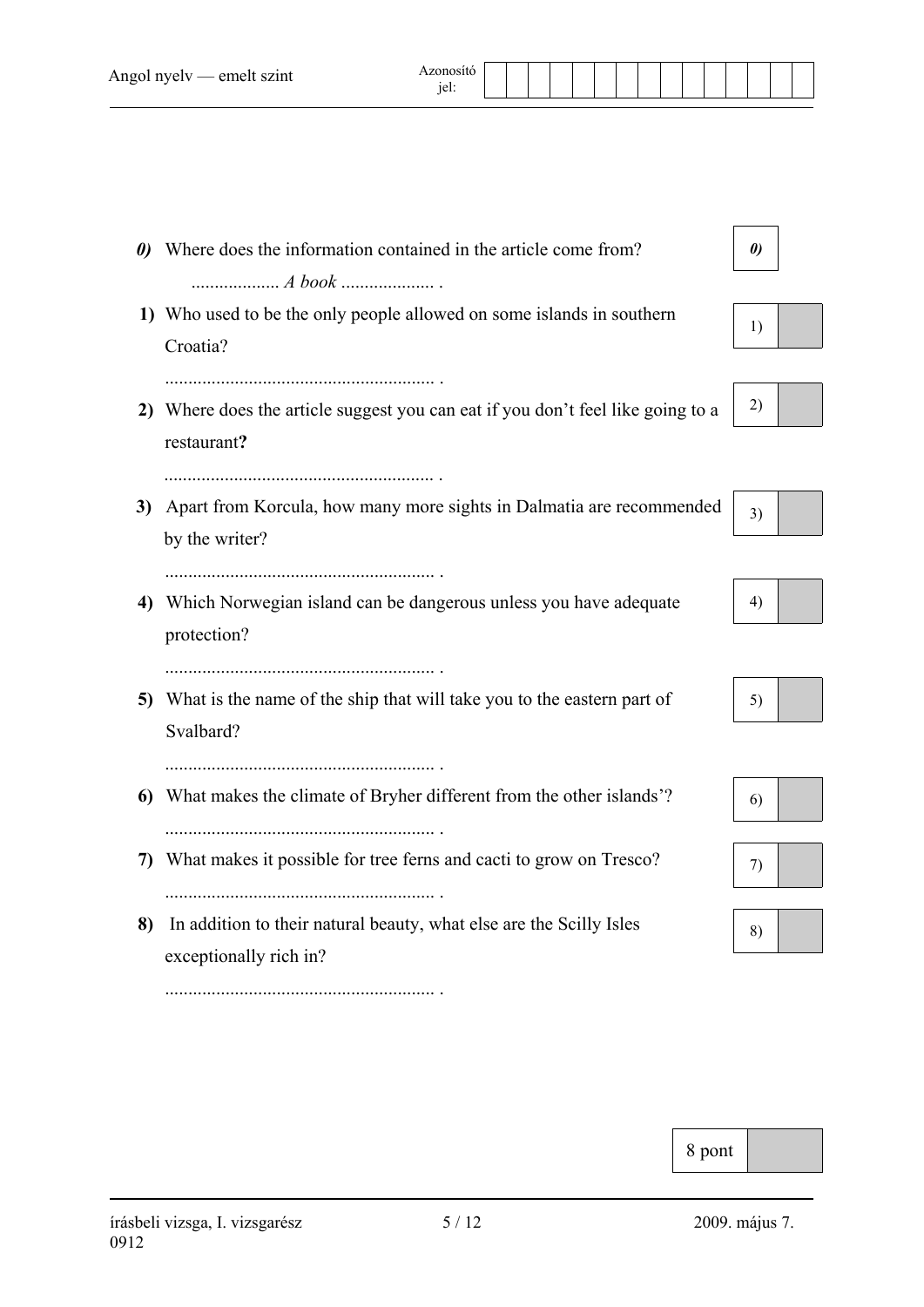| Angol nyelv — emelt szint | zonosito<br>1e)<br>$\ddotsc$ |  |  |  |  |  |  |  |  |  |  |  |  |  |  |
|---------------------------|------------------------------|--|--|--|--|--|--|--|--|--|--|--|--|--|--|
|---------------------------|------------------------------|--|--|--|--|--|--|--|--|--|--|--|--|--|--|

- **Read this article on British immigrants in Bulgaria and then read the sentences (9-13) following the text.**
- **Your task is to decide which of the options A, B, C or D best completes each sentence according to the information in the text.**
- **Write the letters in the white boxes next to the numbers as in the example** *(0).*

#### **INFLUX OF 'SPONGERS' ... FROM UK**

Immigrants are being accused of drug dealing, tax-dodging, sponging off the state and taking advantage of free healthcare. The immigrants are Britons − and their accusers are Bulgarians.

After all the complaints at home about migrants from eastern Europe, Britons are on the receiving end as they take advantage of Bulgaria's low cost of living, cheap property and mild climate.

Martin Rogers, 66, who moved to Bulgaria after retiring, said locals were just jealous because British people were buying up the best properties and had more money. But Peter Kandilarov, regional director for Varna in eastern Bulgaria, said he was fed up with dealing with British troublemakers who cause problems with drugs, run unlicensed bars and dodge taxes. He said: "We are getting flooded with requests from British people who want free dental care — but do any of them pay health insurance? No."

Cheap flights and Bulgaria's entry into the European Union have made the country an attractive destination for Britons. At first they were welcomed but now many complain about their behaviour and alleged disregard for local laws.

Property firm Asta Bridge estimates 29 per cent of all real estate in Bulgaria is owned by foreigners − 67 per cent of them British and Irish.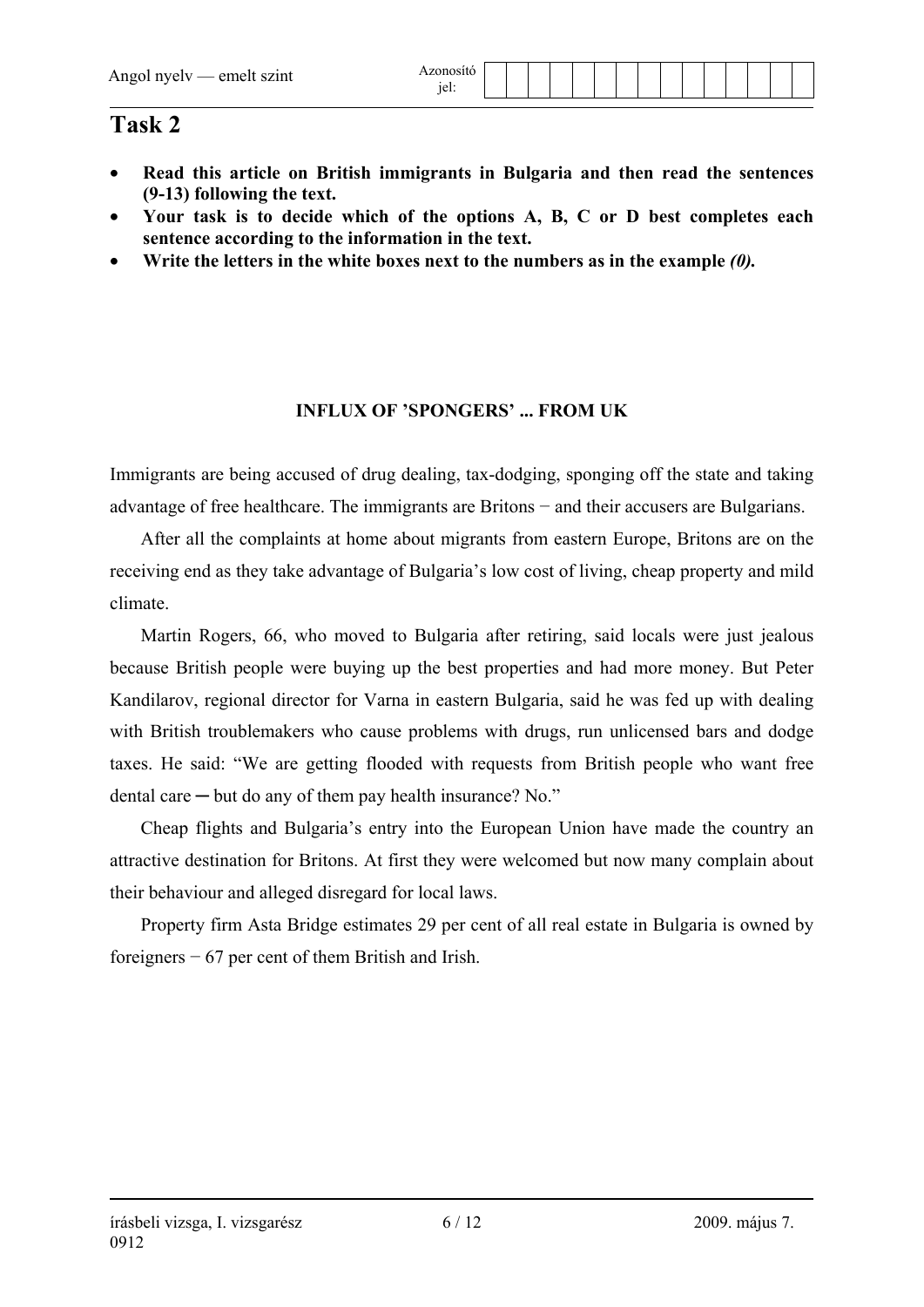#### *0)* The article says that

- A) more and more Eastern Europeans are moving to Britain.
- B) most Eastern Europeans in the UK are involved in crime.
- C) Bulgarians are happy about the growing number of Britons in Bulgaria.

jel:

- *D) Bulgarians are worried about the growing number of Britons in Bulgaria.*
- **9)** One of the reasons for the tension between immigrants and locals is that
	- A) locals think Britons shouldn't be allowed to buy land in Bulgaria.
	- B) locals think Britons make unfair use of the opportunities in Bulgaria.
	- C) retired people complain that prices are going up too fast.
	- D) rich Britons tend to look down on local people.

#### **10)** An official in Varna finds it unacceptable that many Britons

- A) come to Varna after they retire.
- B) spend time in unlicensed bars.
- C) refuse to pay taxes for their cars.
- D) show no respect for the law.

#### **11)** Britons find Bulgaria a pleasant country to live in because of

- A) the welcome they get from local people.
- B) the good investment opportunities that it offers.
- C) a combination of various factors.
- D) the chance to avoid paying taxes.
- **12)** Bulgarian attitudes to British immigrants
	- A) have changed over the years.
	- B) are often extremely unfriendly.
	- C) give cause for complaint.
	- D) worry the British authorities.
- **13)** Statistics show that
	- A) almost one third of property in Bulgaria now belongs to foreigners.
	- B) Britons have bought up almost two thirds of all real estate.
	- C) joint British-Irish investments are on the increase.
	- D) Asta Bridge is the most successful real estate firm in the region.

9)









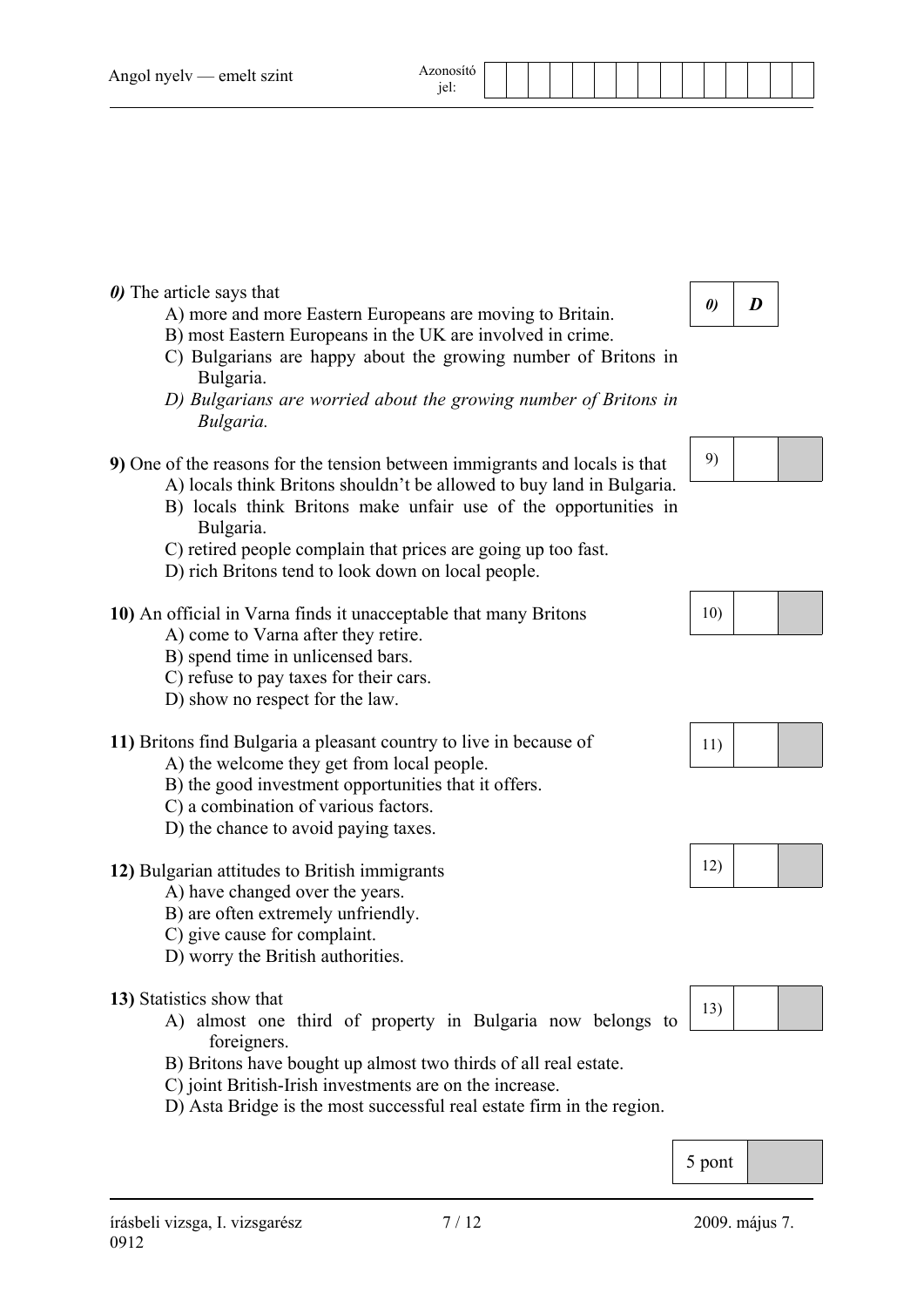| Azonosító |  |  |  |  |  |  |  |  |
|-----------|--|--|--|--|--|--|--|--|
|           |  |  |  |  |  |  |  |  |
| vı.       |  |  |  |  |  |  |  |  |
|           |  |  |  |  |  |  |  |  |

- **Read this article on the Queen of England's finances. Some words have been left out from the text.**
- **Your task is to fill the gaps (14-23) with expressions from the list (A-N).**
- **Write your answers in the white boxes next to the numbers as in the example** *(0)***.**
- **Remember that there are two extra phrases that you will not need.**

#### **QUEEN ASKS FOR EXTRA £1M TO REPAIR DECREPIT PALACES**

Pieces falling off historic buildings

The Queen is seeking an extra £1 million of *(0)* to save her crumbling palaces.

Matters came to a head this year when a lump of stone (14) *Learning learning learning learning* **<b>***learning learning learning* **<b>***learning learning learning* **<b>***learning learning learning* Buckingham Palace façade and narrowly missed the Princess Royal's parked car. Another piece fell off as guests arrived for a Palace reception for the scientific community.

At Windsor Castle an area of lead roof the size of the Wimbledon Centre Court and Court No.1 **(15)** *lackteria)* is in pressing need of renewal; at Buckingham Palace two thirds of the roof is at least 120 years old, and cannot go on indefinitely with make-do patching.

Sir Alan Reid, the accountant (16) *Let us a content* of the Queen's money, said the annual government grant for the maintenance of the royal palaces had been frozen at £15 million in 1991 and had since declined **(17)** *\_\_\_\_\_\_\_\_* by more than two thirds in real terms.

"We are seriously behind schedule **(18)** *\_\_\_\_\_\_\_\_*, and if our historic buildings are to remain safe it is essential that the grant is increased by £1 million a year," Sir Alan said.

Royal officials fear that unless they can keep up a rolling programme of repairs and replacement, **(19)** will eventually become hideously expensive. They also fear that the enormous amount of construction work involved in building London's Olympic facilities will lead to hugely (20) *\_\_\_\_\_\_\_* for other customers seeking skilled tradesmen.

A Palace property manager, standing in the Quadrangle and gesturing at the crumbling east façade and the three other sides in dire need of cleaning, said: "There are bound to be a lot of receptions here during the Olympics; it would be nice if visitors from around the world found such a famous building **(21)** *\_\_\_\_\_\_\_\_* ."

Overall, this year the monarchy cost the taxpayer £37.3 million, marginally less than last year. Sir Alan described it as less than the cost of two (22) for every man, woman and child in the country.

The figure infuriates anti-monarchists, who point out that it ignores the huge **(23)** *\_\_\_\_\_\_\_\_* , estimated to be at least £100 million a year but never disclosed in official figures.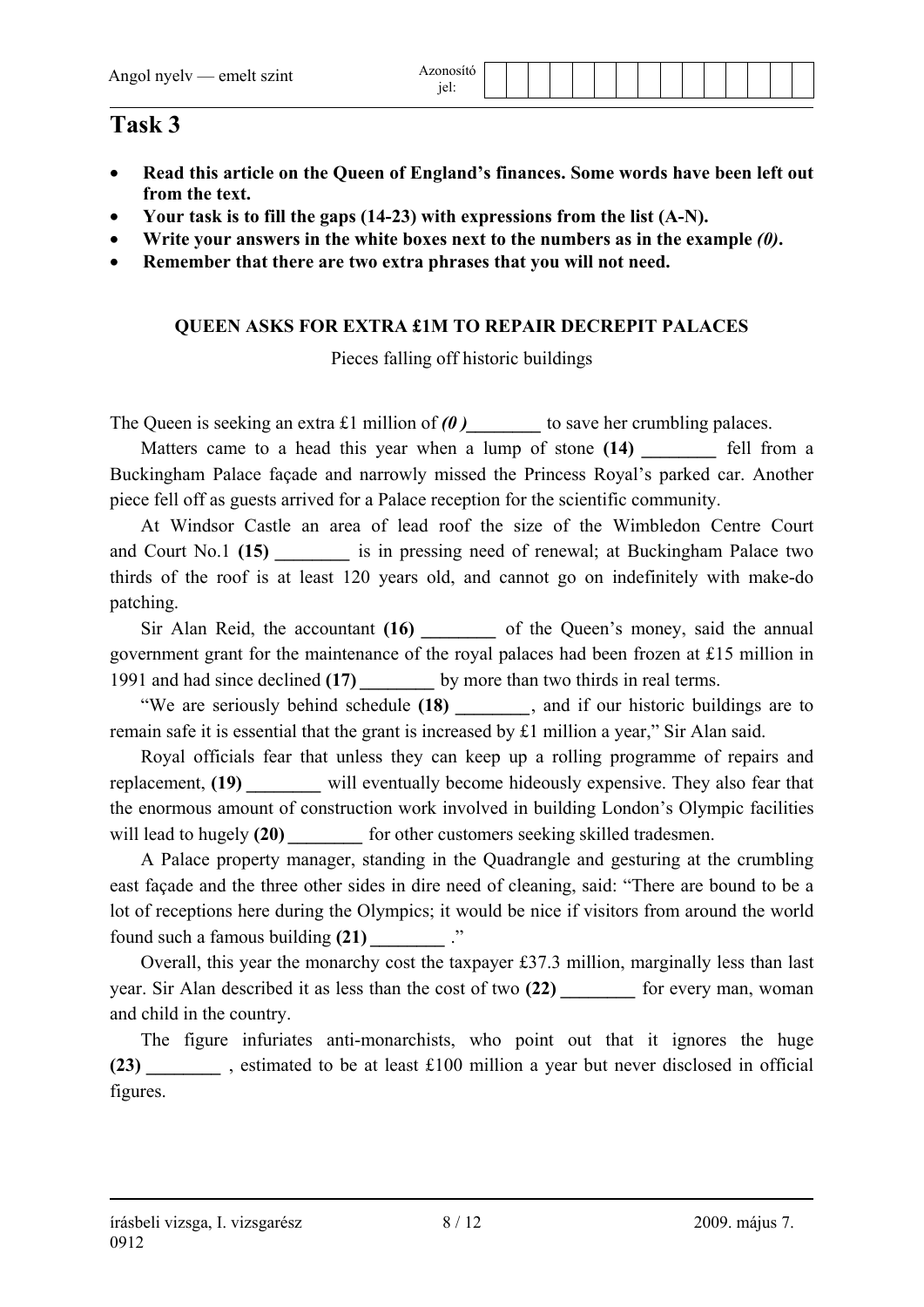

Г

|                                  | $\boldsymbol{\theta}$ | $\boldsymbol{C}$ |  |
|----------------------------------|-----------------------|------------------|--|
| A) in maintenance projects       | 14)                   |                  |  |
| <b>B</b> ) the size of a shoebox | 15)                   |                  |  |
| C) taxpayers' money              |                       |                  |  |
| <b>D</b> ) lack of attention     | 16)                   |                  |  |
| E) 1st-class stamps              | 17)                   |                  |  |
| F) essential work                |                       |                  |  |
| G) in good repair                | 18)                   |                  |  |
| H) security bill                 | 19)                   |                  |  |
| I) combined                      | 20)                   |                  |  |
| K) in pursuit                    |                       |                  |  |
| L) increased costs               | 21)                   |                  |  |
| M) in charge                     | 22)                   |                  |  |
| N) in value                      | 23)                   |                  |  |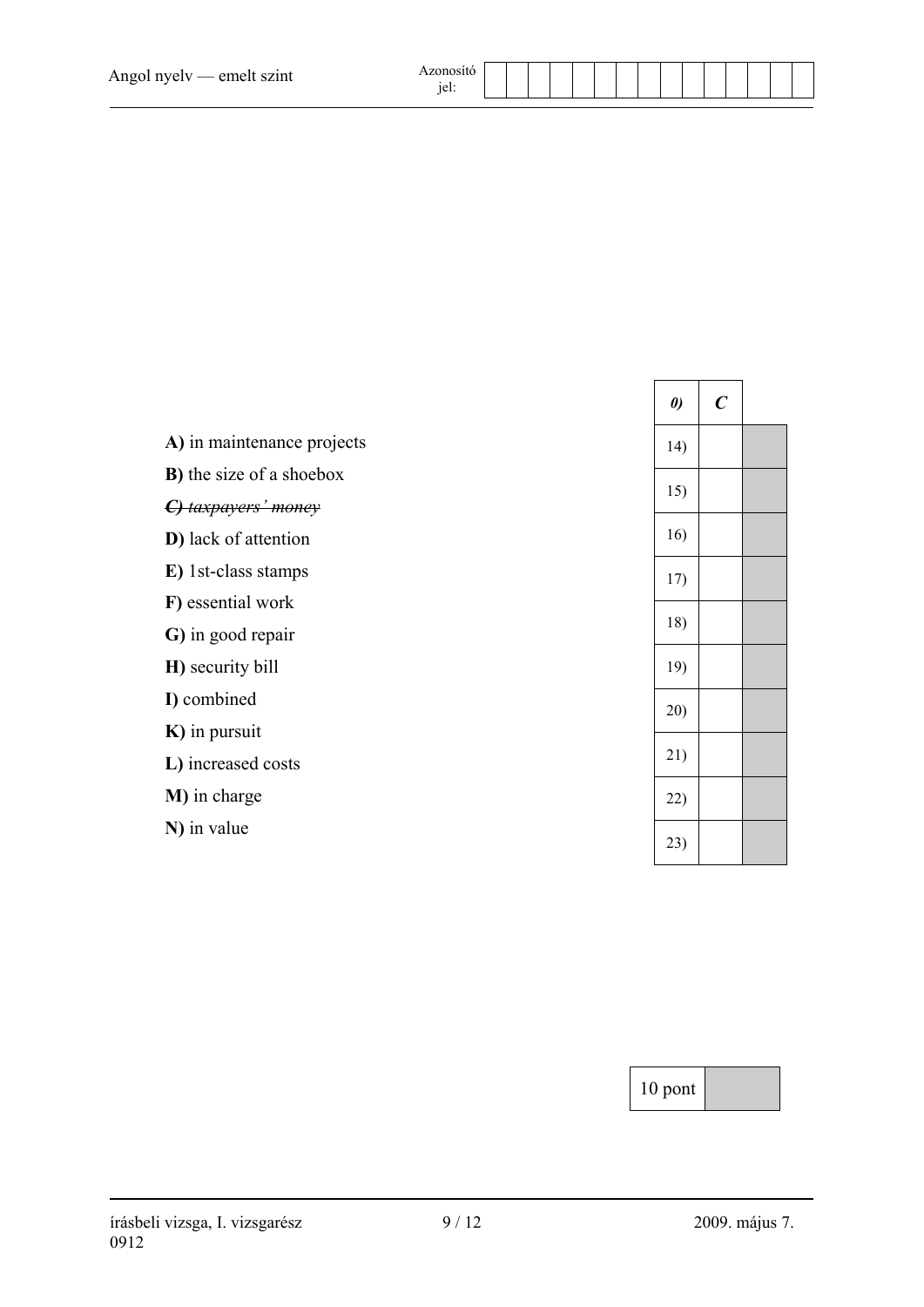| Azonosító                      |  |  |  |  |  |  |  |  |
|--------------------------------|--|--|--|--|--|--|--|--|
| - 4<br>1e <sub>1</sub><br>.v., |  |  |  |  |  |  |  |  |

- **Read this article about an art exhibition in London and then read the gapped sentences (24-30) that follow the text.**
- **Your task is to fill the gaps with maximum three words based on the information in the text.**
- **Write your answers on the dotted lines.**
- **An example** *(0)* **has been given for you.**

#### **BARBARIANS AT THE GATE**

It's easy to create a work of art these days, isn't it? The doors of the gallery have been flung wide open. No need for years of training, life classes, copying old masters. It's all been democratised, and anyone can do it. Right?

Well, that's what some of us at the *Daily Telegraph* arts desk were hoping when we came up with the idea of trying to get into the Royal Academy Summer Exhibition.

It's the granddady of all open access shows, the country's greatest opportunity − no, the world's greatest opportunity − for painters to get their works on the walls of a prestigious gallery.

We knew the odds were stacked against us – there were, after all, almost 9,000 entries this year, and only 1,000 of them were successful. But working on the arts desk would give us a head start, surely. We look at art all the time, write about it, commission articles on it, go to art galleries.

So, with the crazy carelessness of amateur climbers trying to scale Everest in their afternoon off, we set out to make art. There were the bureaucratic hoops to jump through − registration forms, entry forms, barcodes, sticky labels. But that wasn't the big problem. The big problem was that we are journalists.

It took Michelangelo four years to paint the Sistine Chapel, but give a journalist a deadline and he won't think about starting until the night before. Suddenly the date for delivery was almost upon us and there were nervous questions about how long paint took to dry. One of us managed to create a sculpture without leaving the office, and on delivery day another could be seen waiting nervously on Buckingham Palace Road for a courier with an emergency framing job.

The results, though, amazed us. Even allowing for compulsory politeness to friends and colleagues, what we had produced didn't seem too bad at all. Some had revealed unsuspected skill, others great imagination and others, well, a certain low cunning.

Did any of us get in? No. But we'd taken part in a remarkable British institution, we'd felt a sense of fellowship with the extraordinary community of have-a-go artists, and we had reawakened faculties which in some of us had lain dormant since childhood.

And we consoled ourselves with the thought cherished by rejected artists through the ages − the world isn't ready for us yet.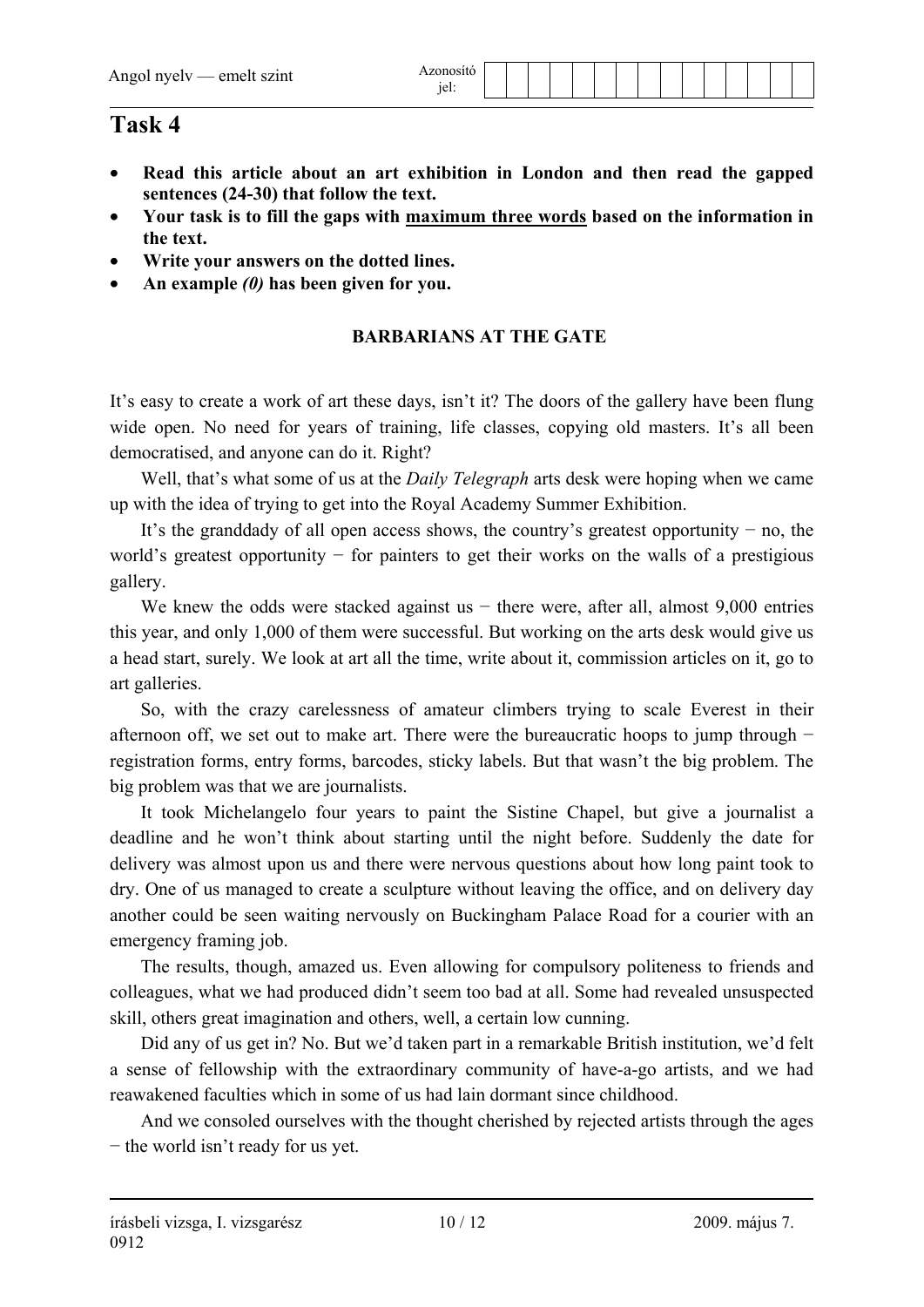| Angol nyelv — emelt szint                                                               | Azonosító<br>jel: |  |  |  |  |  |                       |  |
|-----------------------------------------------------------------------------------------|-------------------|--|--|--|--|--|-----------------------|--|
|                                                                                         |                   |  |  |  |  |  |                       |  |
|                                                                                         |                   |  |  |  |  |  |                       |  |
|                                                                                         |                   |  |  |  |  |  |                       |  |
| 0) These days the art world appears to be  much more democratic  than it<br>used to be. |                   |  |  |  |  |  | $\boldsymbol{\theta}$ |  |
|                                                                                         |                   |  |  |  |  |  | 24)                   |  |
| exhibition. This means anyone can enter their paintings.                                |                   |  |  |  |  |  |                       |  |
| 25) The writer of this article and his colleagues work for                              |                   |  |  |  |  |  | 25)                   |  |
|                                                                                         |                   |  |  |  |  |  |                       |  |
| 26) They knew it was going to be difficult to get into the show as there were           |                   |  |  |  |  |  | 26)                   |  |
|                                                                                         |                   |  |  |  |  |  |                       |  |
| 27) Because of their background they thought that their chances were                    |                   |  |  |  |  |  | 27)                   |  |
|                                                                                         |                   |  |  |  |  |  |                       |  |
| 28) As journalists usually do, they didn't start work until                             |                   |  |  |  |  |  | 28)                   |  |
|                                                                                         |                   |  |  |  |  |  |                       |  |
| 29) However, the quality of the finished products made them feel                        |                   |  |  |  |  |  | 29)                   |  |
|                                                                                         |                   |  |  |  |  |  |                       |  |
|                                                                                         |                   |  |  |  |  |  | 30)                   |  |
| disappoint them at all; they felt that taking part had been a worthwhile<br>experience. |                   |  |  |  |  |  |                       |  |

**This is the end of this part of the exam.**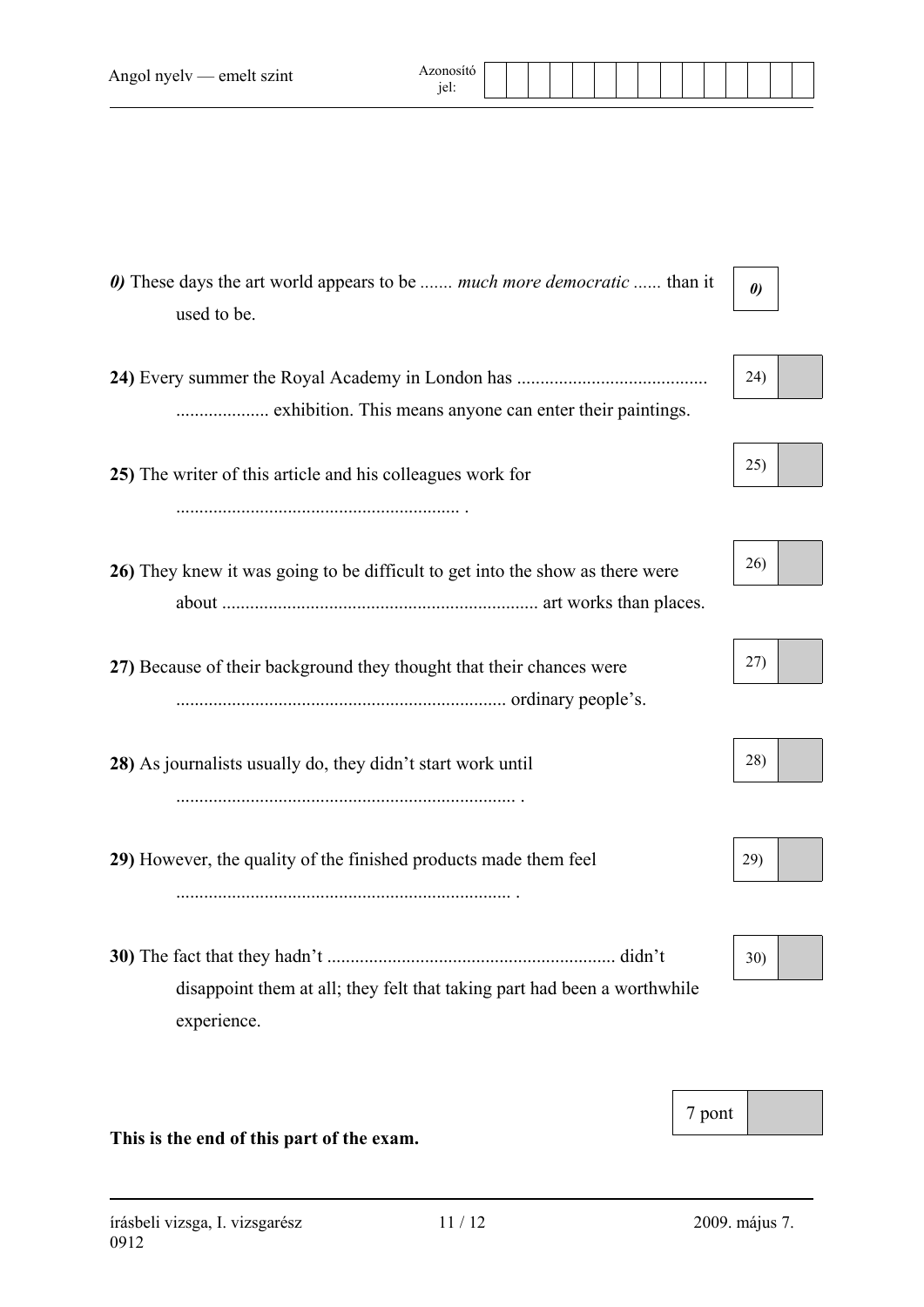

|                           |                     | maximális | elért    |
|---------------------------|---------------------|-----------|----------|
|                           |                     | pontszám  | pontszám |
|                           | Task 1              |           |          |
|                           | Task 2              |           |          |
| I. Olvasott szöveg értése | Task 3              |           |          |
|                           | Task 4              |           |          |
|                           | VIZSGAPONT ÖSSZESEN | 30        |          |

javító tanár

Dátum: …………………

|                           | pontszáma | programba<br>beirt<br>pontszám |
|---------------------------|-----------|--------------------------------|
| I. Olvasott szöveg értése |           |                                |

\_\_\_\_\_\_\_\_\_\_\_\_\_\_\_\_\_\_\_\_\_\_\_\_\_\_\_\_\_\_\_\_\_\_\_\_\_\_\_\_\_\_\_\_\_\_\_\_\_\_\_\_\_\_\_\_\_\_\_\_\_\_\_\_\_\_\_\_\_\_\_\_\_\_

javító tanár jegyző

Dátum………………………. Dátum……………………….

Megjegyzések:

1. Ha a vizsgázó a II. írásbeli vizsgarész megoldását elkezdte, akkor ez a táblázat és az aláírási rész üresen marad!

2. Ha a vizsga az I. vizsgarész teljesítése közben megszakad, illetve nem folytatódik a II. vizsgarésszel, akkor ez a táblázat és az aláírási rész kitöltendő!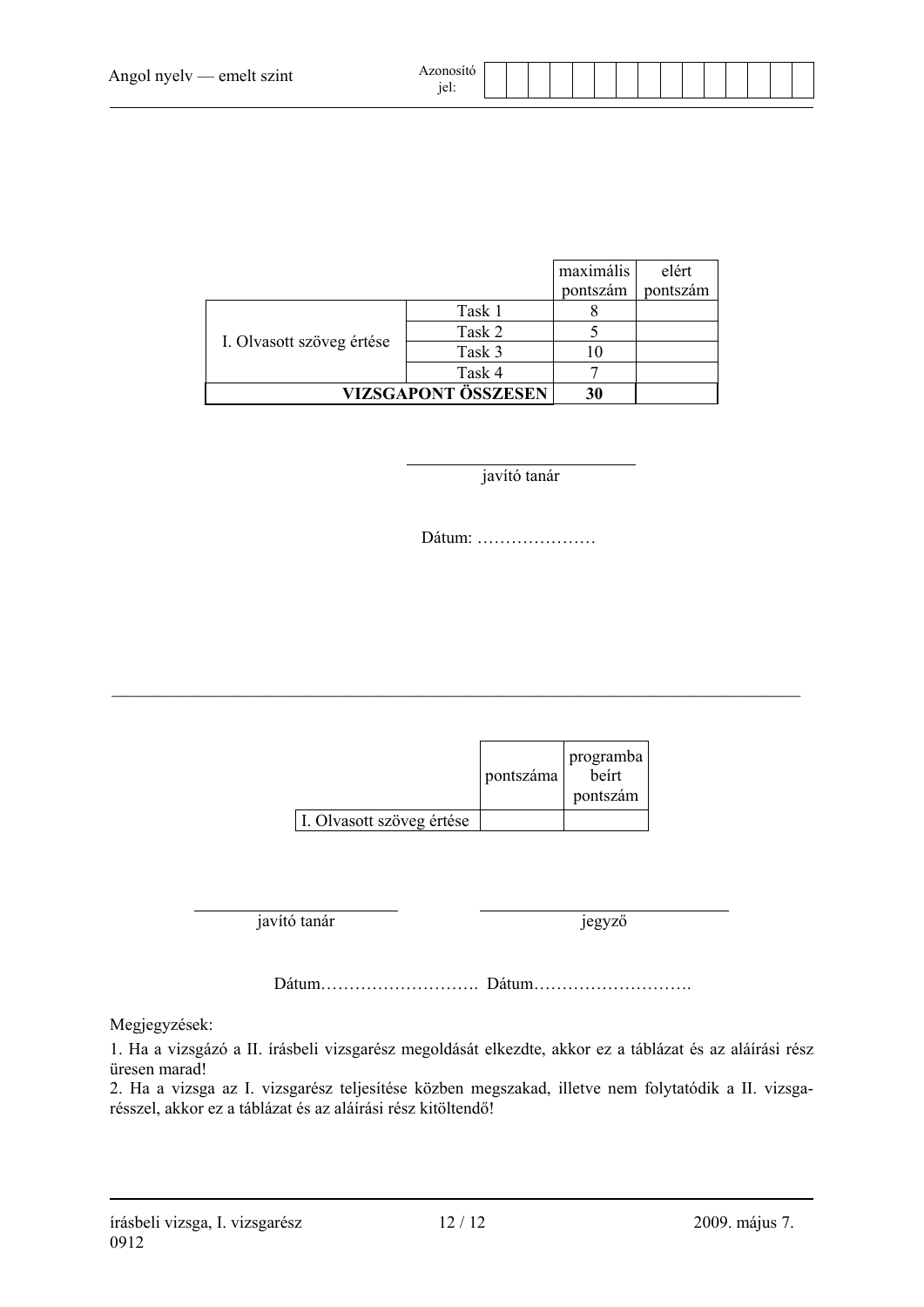| Azonosító<br>$\mathbf{A}$<br>$\mathbf{u}$ . |
|---------------------------------------------|
|---------------------------------------------|

# **ANGOL NYELV**

# **EMELT SZINTŰ ÍRÁSBELI VIZSGA**

## **2009. május 7. 8:00**

# **II. Nyelvhelyesség**

Időtartam: 50 perc

| Pótlapok száma |
|----------------|
| Tisztázati     |
| Piszkozati     |

## **OKTATÁSI ÉS KULTURÁLIS MINISZTÉRIUM**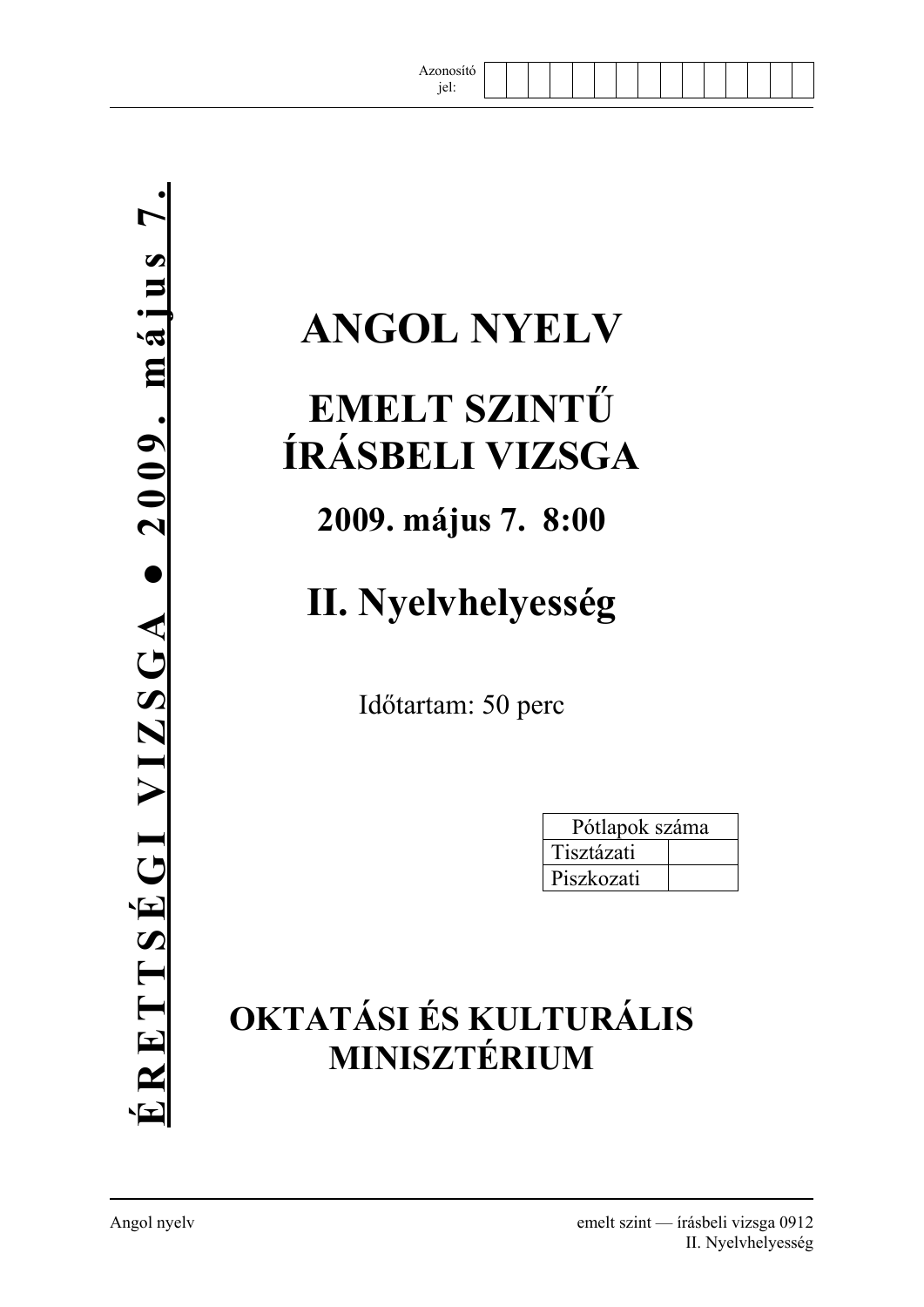| Angol nyelv — emelt szint | jel. |  |  |  |  |  |  |  |  |
|---------------------------|------|--|--|--|--|--|--|--|--|
|                           |      |  |  |  |  |  |  |  |  |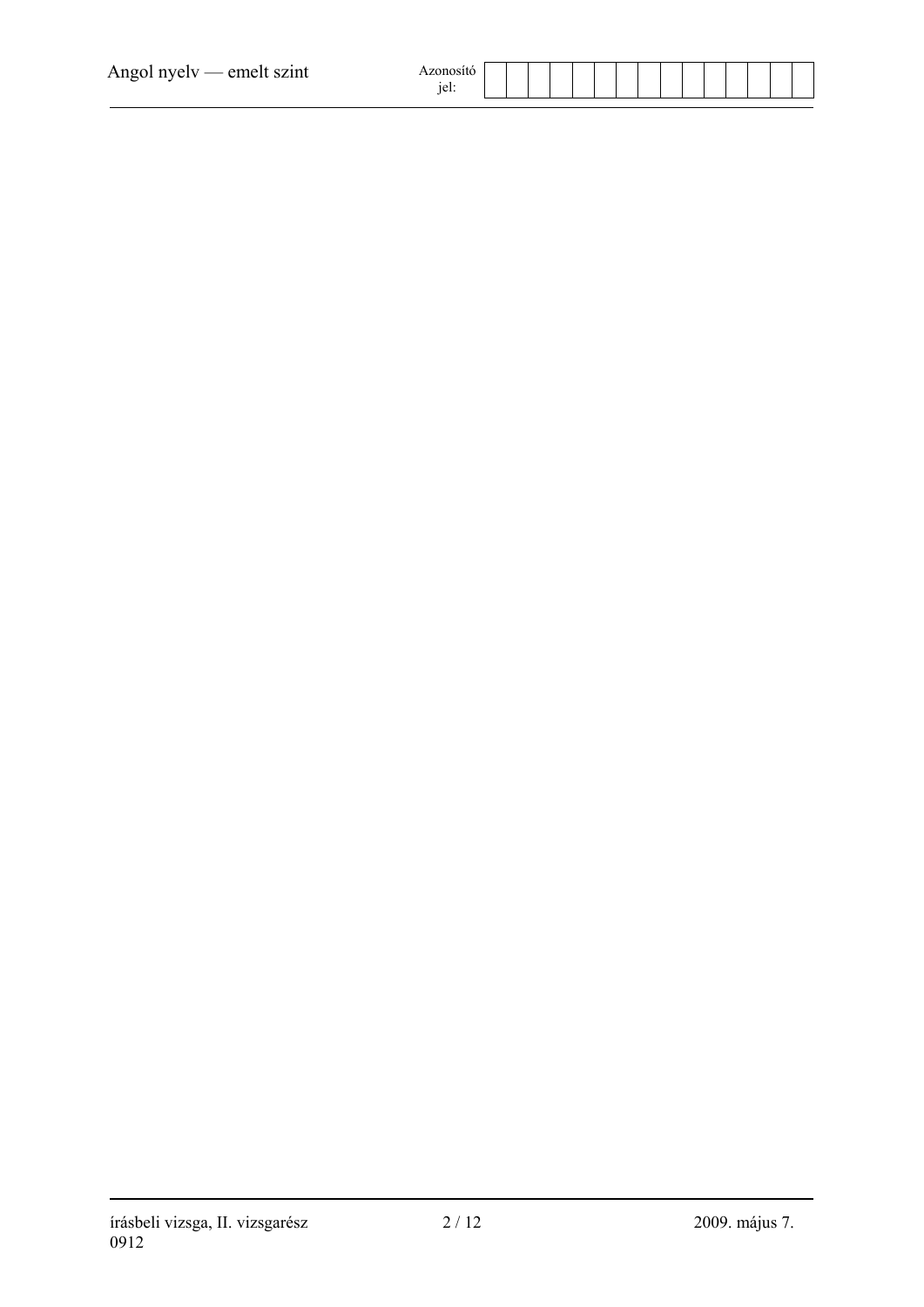### **Fontos tudnivalók**

- Minden kérdéshez csak egy megoldás írható. Több beírt megoldás esetén a válasz nem fogadható el, akkor sem, ha köztük van a jó megoldás is.
- Csak az utasításban megadott helyre írt megoldás értékelhető.
- Javítani lehet, de az legyen egyértelmű.
- Amikor a feladat megoldásaként önálló betűt kell beírni, az legyen egyértelműen azonosítható.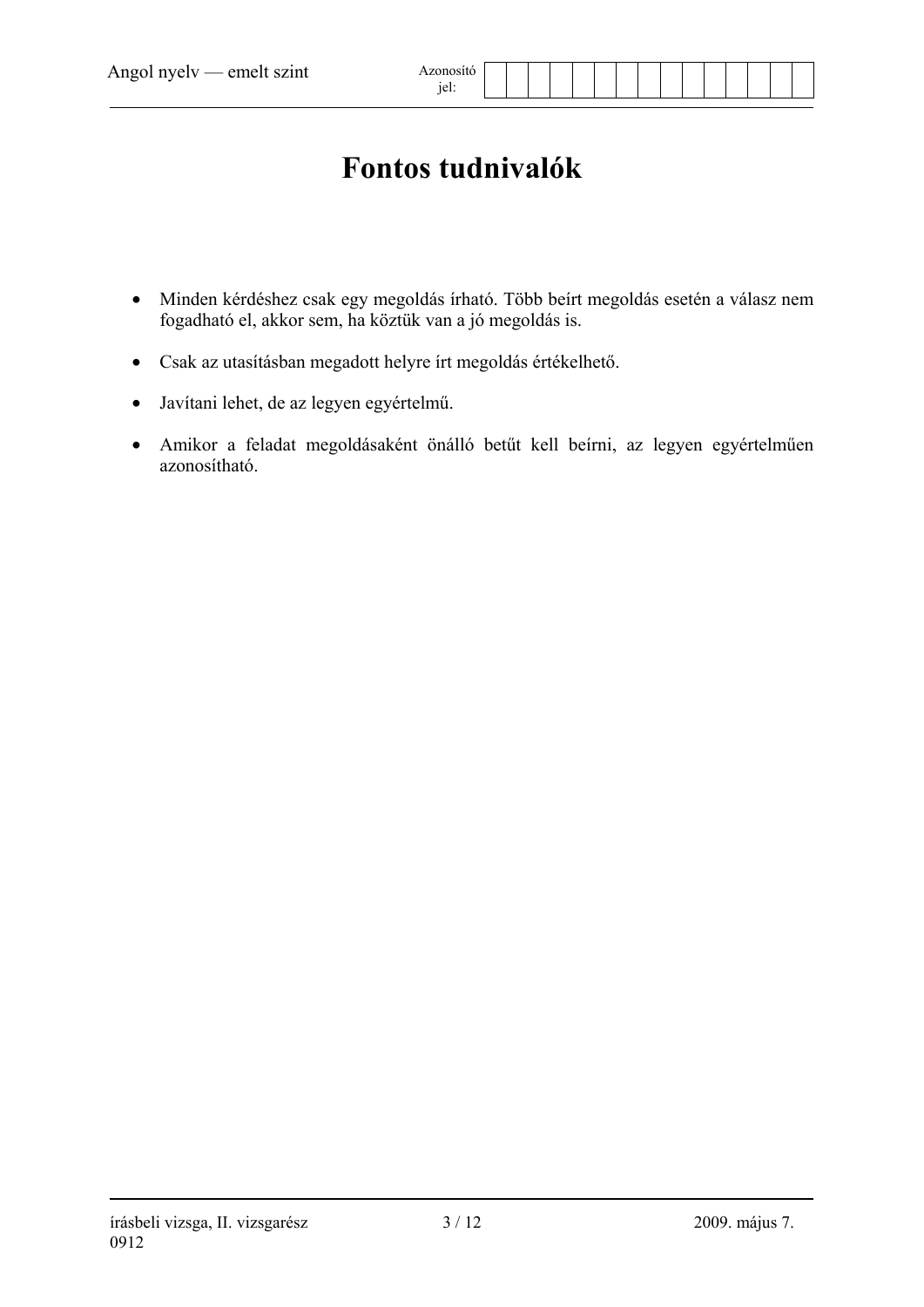| Azonosító |  |  |  |  |  |  |  |  |
|-----------|--|--|--|--|--|--|--|--|
| $\sim$    |  |  |  |  |  |  |  |  |
|           |  |  |  |  |  |  |  |  |

- **You are going to read an article about an English tradition. Some words are missing from the text.**
- **Your task is to write the missing words on the dotted lines (1-10) after the text.**
- **Use only one word in each gap.**
- **There is an example** *(0)* **at the beginning.**



#### **THE FLITCH TRIALS**

### **Every four years couples gather in the Essex village of Great Dunmow to convince a group** *(0)* **\_\_\_\_\_\_\_\_ complete strangers that their marriage is not on the rocks.**

The lucky pairs who manage (1) **are persuaded the "jury"** that their marriage is the real deal are paraded through the streets and a "flitch" of bacon awaits as a prize.

The Flitch Trial is thought to date (2) to the 12th Century and is one of several unusual events **(3) \_\_\_\_\_\_\_\_** place around England this weekend. Graeme Wade, from the organising committee, said the event was **(4) \_\_\_\_\_\_\_\_** popular that a selection panel was needed to choose the five lucky couples who are taking (5) on Saturday. "I think in our electronic age, a traditional event that was born so many centuries **(6)** captures the imagination," he said.

The flitch of bacon is half a pig **(7)** has been smoked and salted. It **(8)** considered to be a fantastic prize in the days when meat was known to be very expensive. The jury is (9) up of "six maids and six bachelors" and the couples on trial must have **(10) \_\_\_\_\_\_\_\_** married for at least a year and a day. It is the kind of cheerful event that captures the spirit of the English summer, and is particularly popular with visitors from abroad.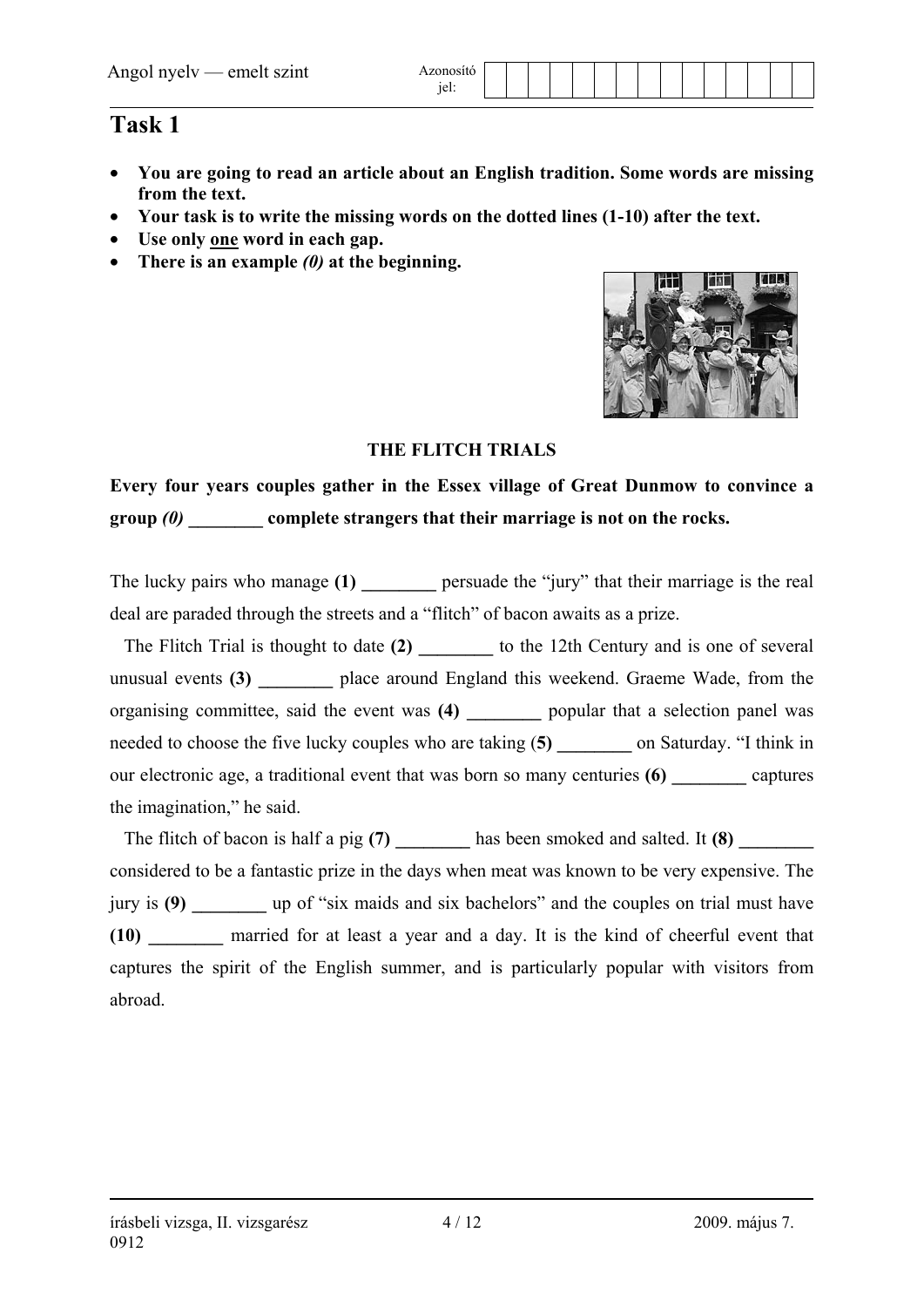| Angol nyelv — emelt szint | ا د ۱ |  |  |  |  |  |  |  |
|---------------------------|-------|--|--|--|--|--|--|--|
|                           | IVI   |  |  |  |  |  |  |  |

| 1)  |  |
|-----|--|
| 2)  |  |
| 3)  |  |
| 4)  |  |
| 5)  |  |
| 6)  |  |
| 7)  |  |
| 8)  |  |
| 9)  |  |
| 10) |  |
|     |  |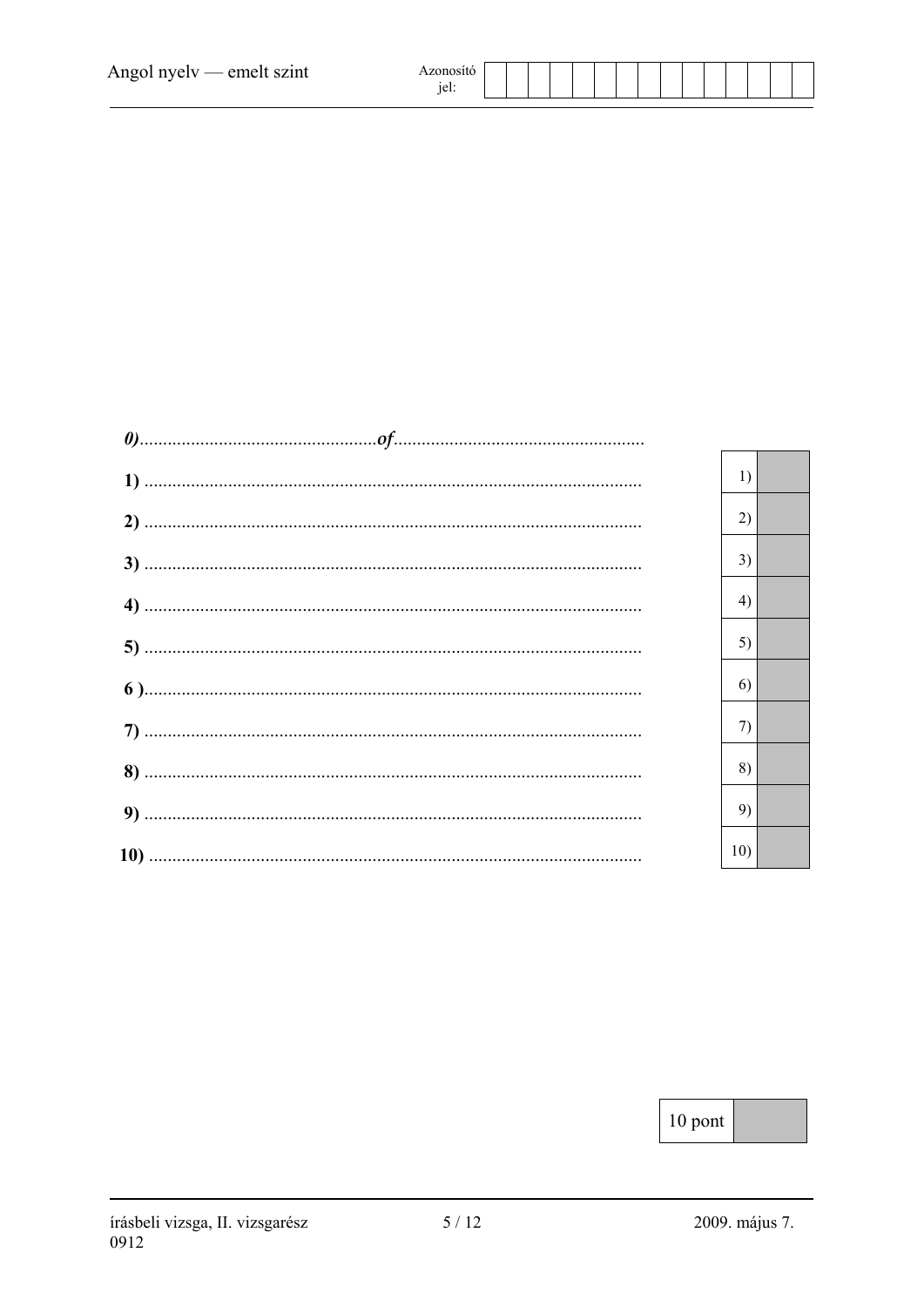| Azonosító     |  |  |  |  |  |  |  |  |
|---------------|--|--|--|--|--|--|--|--|
| ٠<br>$\Omega$ |  |  |  |  |  |  |  |  |
|               |  |  |  |  |  |  |  |  |

- **You are going to read an article about an interesting job opportunity. Some words are missing from the text.**
- **Use the words in brackets to form the words that fit in the gaps (11-20).**
- **Then write the appropriate form of these words on the lines after the text.**
- **There might be cases when you do not have to change the word in brackets.**
- **Use only one word for each gap.**
- **There is an example** *(0)* **at the beginning.**



#### **THE BEST JOB IN THE WORLD**

Desperate to grab what's being called the "Best Job in the World", thousands of **(0)** *(hope)* from across the globe have submitted video (11) (apply) to the Queensland tourism department in Australia for its latest advertised **(12) \_\_\_\_\_\_\_\_ (vacant)** - a \$150,000 contract to relax on Hamilton Island in the Great Barrier Reef for six months while writing a blog to promote the island.

**(13) \_\_\_\_\_\_\_\_ (respond)** to the advertisement has been mind-boggling. More than a million **(14) \_\_\_\_\_\_\_\_ (visit)** have logged onto the website that advertises the job since it was **(15) \_\_\_\_\_\_\_\_ (public)** on Monday.

On Thursday an **(16) (exhaust)** team of 10 people were sifting through the 2,000 videos the department had already received, with tens of thousands more expected before the February 22 deadline.

In exchange for the tempting salary, free **(17) \_\_\_\_\_\_\_\_ (accommodate)** in an oceanfront villa and airfare from the winner's home country, the (18) (employ) will be required to perform such (19) **(tire)** tasks as strolling the island's white sand beaches, snorkelling its crystal clear waters and exploring other islands along the reef.

The job is part of a \$1.1 million campaign to advertise the **(20)** (charm) of northeastern Queensland and the winner will be required to post videos and photos on a weekly blog to help promote the area.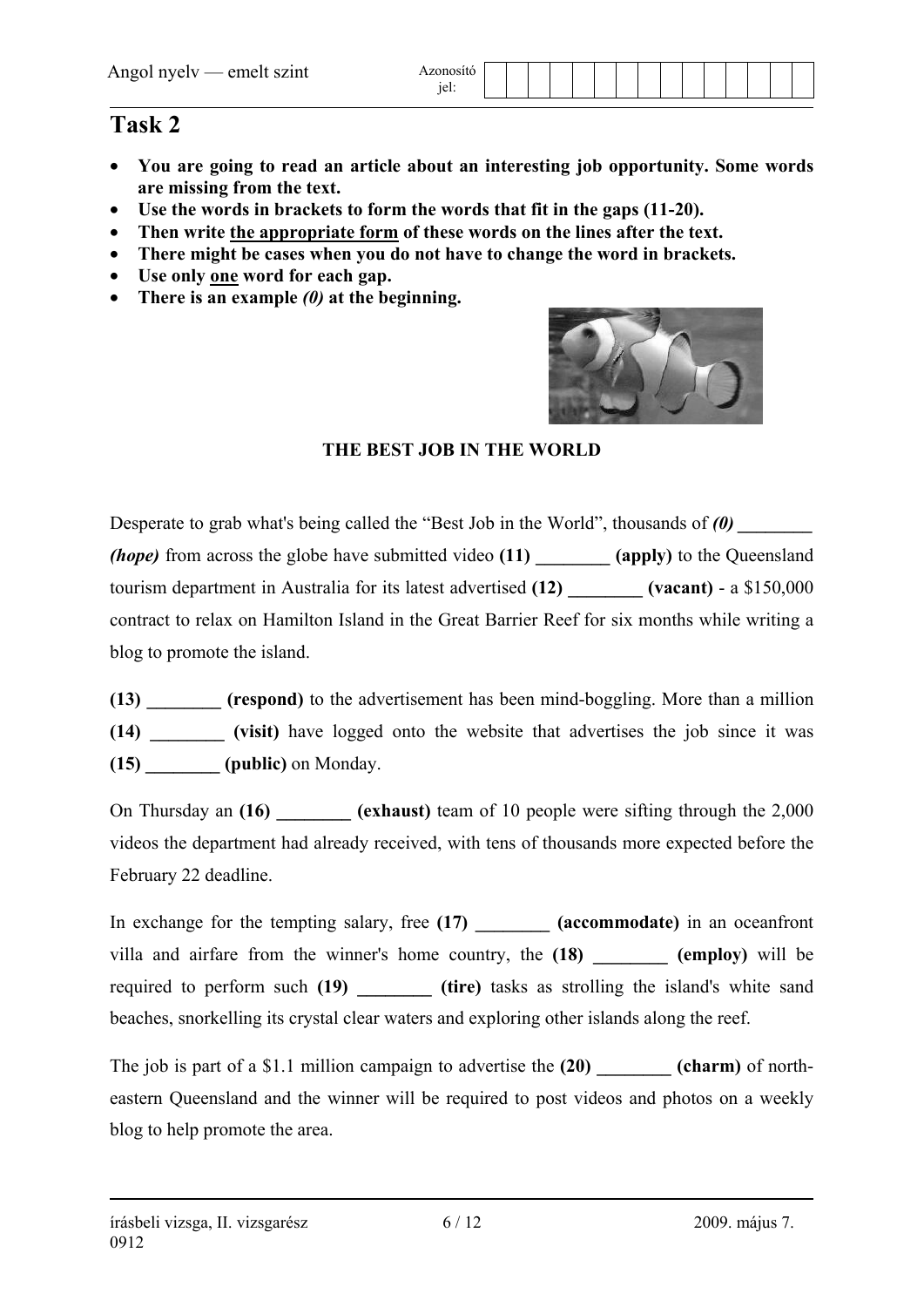| — emelt szint<br>Angol nyelv | Azonosito<br>$1^{\circ}$<br>l∼r. |  |  |  |  |  |  |  |  |  |  |  |  |  |  |  |
|------------------------------|----------------------------------|--|--|--|--|--|--|--|--|--|--|--|--|--|--|--|
|------------------------------|----------------------------------|--|--|--|--|--|--|--|--|--|--|--|--|--|--|--|

| 11) |  |
|-----|--|
| 12) |  |
| 13) |  |
| 14) |  |
| 15) |  |
| 16) |  |
| 17) |  |
| 18) |  |
| 19) |  |
| 20) |  |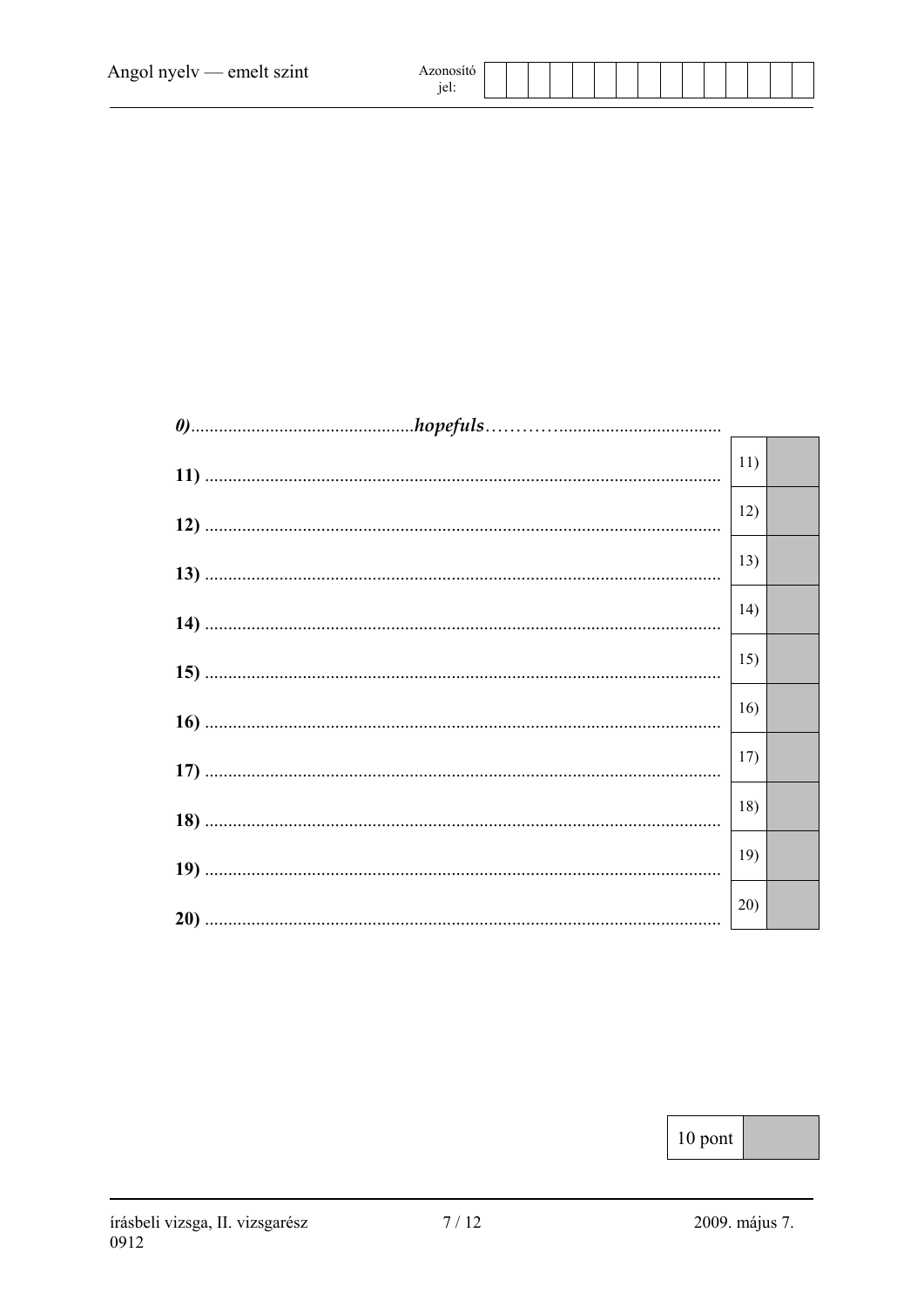| Azonosító       |  |  |  |  |  |  |  |  |
|-----------------|--|--|--|--|--|--|--|--|
| $\Delta$<br>vı. |  |  |  |  |  |  |  |  |
|                 |  |  |  |  |  |  |  |  |

- **You are going to read Steve Rosenberg's account of his experiences in the hotel of the future. Some words are missing from the text.**
- **Choose the most appropriate answer from the options (A-D) for each gap (21-29) in the text.**
- **Write the letter of the appropriate answer in the white box.**
- **There is one example** *(0)* **at the beginning.**



#### **HOTEL HEAVEN**

I love travelling. I enjoy (0) come new places. But there is something about hotel rooms which often makes me (21) boturn around, rush home and lock away my suitcases forever.

 Over the years I have stayed in some real "shoeboxes" around the world - rooms which have **(22) \_\_\_\_\_\_** not only size, but also character and comfort.

 But thanks to German scientists, the hotel experience is about to be transformed. They have developed a "hotel room of the future". The idea is to show hotels how new technology can help **(23) \_\_\_\_\_\_** .

 To be honest, it looks more like a flying saucer than a hotel room - it is round, white and filled with glass and gadgets. **(24) \_\_\_\_\_\_** my guide, scientist Mr Dreharov, research

**(25) \_\_\_\_\_\_** that straight lines and corners in hotel rooms are guaranteed to leave guests feeling depressed.

Mr Dreharov presses a button. Suddenly, everything in the room turns red ... then green ... and then blue. The bed looks like a normal double bed, but (26) As I lie down it starts moving and rocks me gently from side to side like a baby in a cradle.

There are (27) other innovations in this futuristic hotel room. In the hotel bathroom of the future, you can relax in the jacuzzi and, with the help of a remote control, check your emails in the bathroom mirror, (28) doubles as a screen. At the touch of a button the window becomes a giant video screen. I climb back onto the moving bed, settle down under the **(29) \_\_\_\_\_\_** soft lights, and watch a film on the window. Now that's what I call hi-tech hotel heaven.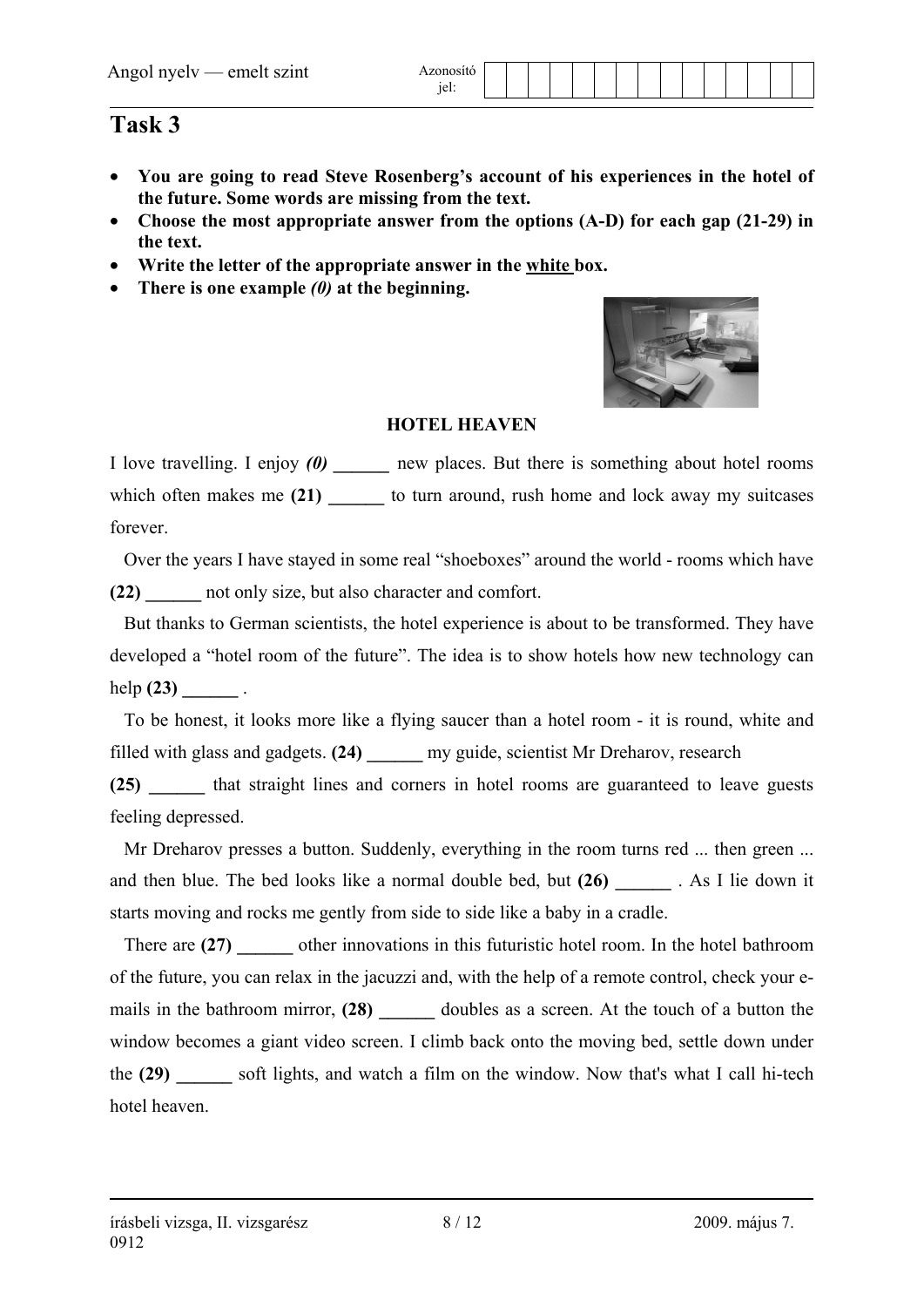| $rac{1}{2}$<br>Azonos<br>,,,,, |  |  |  |  |  |  |  |  |
|--------------------------------|--|--|--|--|--|--|--|--|
|                                |  |  |  |  |  |  |  |  |

|                       |                                       |                             |                        | D being                       |                       |               |  |
|-----------------------|---------------------------------------|-----------------------------|------------------------|-------------------------------|-----------------------|---------------|--|
| $\boldsymbol{\theta}$ |                                       | A to discover B discover    | C discovering          | discovered                    | $\boldsymbol{\theta}$ | $\mathcal{C}$ |  |
| 21)                   | A wanting                             | <b>B</b> want               | C have<br>wanted       | <b>D</b> to want              | 21)                   |               |  |
| 22)                   | A needed                              | <b>B</b> undergone          | C missed               | <b>D</b> lacked               | 22)                   |               |  |
| 23)                   | A guests<br>relax                     | <b>B</b> to guests<br>relax | $C$ guests<br>relaxing | <b>D</b> guests<br>relaxed    | 23)                   |               |  |
| 24)                   | A According<br>to                     | <b>B</b> Due to             | $C$ As for             | <b>D</b> But for              | 24)                   |               |  |
| 25)                   | A show                                | <b>B</b> had shown          |                        | $C$ has shown $D$ was showing | 25)                   |               |  |
| 26)                   | $\bf{A}$ it doesn't $\bf{B}$ it isn't |                             | $C$ unlike it          | $\mathbf{D}$ it is            | 26)                   |               |  |
| 27)                   | <b>A</b> plenty                       | <b>B</b> lot of             | <b>C</b> plenty of     | $\mathbf{D}$ a lot            | 27)                   |               |  |
| 28)                   | <b>A</b> what                         | <b>B</b> that               | $C$ it                 | D which                       | 28)                   |               |  |
| 29)                   | <b>A</b> harsh                        | <b>B</b> blinding           | $C$ sharp              | <b>D</b> changing             | 29)                   |               |  |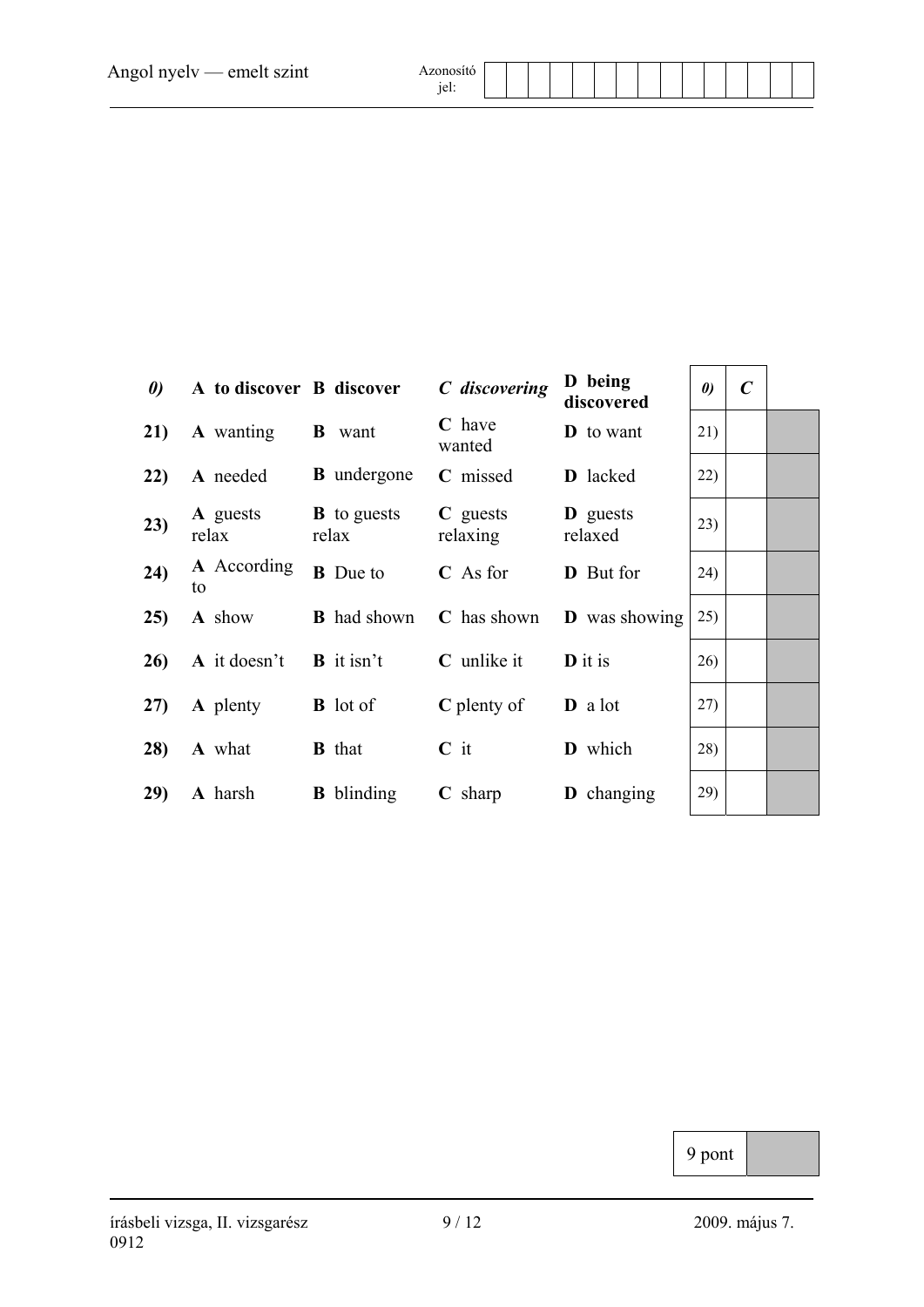| Azonosító  |  |  |  |  |  |  |  |  |
|------------|--|--|--|--|--|--|--|--|
| ٦Δ.<br>vı. |  |  |  |  |  |  |  |  |
|            |  |  |  |  |  |  |  |  |

 $\overline{1}$ 

- **You are going to read an article about a new mountain in Wales. In most lines there is one word that should not be there. It is either grammatically incorrect or does not fit in with the sense of the text.**
- **Read the text and then copy the extra word in the space provided after each line.**
- Some lines are correct. Indicate these lines with a tick  $(\checkmark)$ .
- **The task begins with two examples** *(0).*



 $\Gamma$  $\overline{\phantom{0}}$ 

#### **HIKERS MAKE MOUNTAIN OUT OF AN OLD WELSH HILL**

| $\boldsymbol{\theta}$ | Three hikers have made it a mountain out of an old Welsh hill.          | $\boldsymbol{\theta}$ | it |
|-----------------------|-------------------------------------------------------------------------|-----------------------|----|
| $\boldsymbol{\theta}$ | Great Britain's national mapping agency said on Friday it would         | $\boldsymbol{\theta}$ |    |
| 30)                   | reclassify one of Wales' peaks after three walkers conducted their      | 30)                   |    |
| 31)                   | own survey of what had been considered just like a very high hill.      | 31)                   |    |
| 32)                   | The agency had been listed Mynydd Graig Goch in Snowdonia as            | 32)                   |    |
| 33)                   | 1,998 feet (608.99 meters) high, just short of the required 2,000       | 33)                   |    |
| 34)                   | feet (609.6 meters) very needed for mountain status. But the three      | 34)                   |    |
| 35)                   | walkers thought Mynydd Graig Goch was not more than just a hill.        | 35)                   |    |
| 36)                   | They borrowed a surveying equipment from a Swiss company that           | 36)                   |    |
| 37)                   | makes satellite positioning technology, and rather spent a day          | 37)                   |    |
| 38)                   | taking the 7,000 readings which necessary to complete a survey.         | 38)                   |    |
|                       |                                                                         | 39)                   |    |
| 39)                   | Mynydd Graig Goch turned it out to be 2,000.5 feet (609.75              | 40)                   |    |
| 40)                   | meters) high, as making it a mountain with a good 6 inches to           |                       |    |
| 41)                   | spare. The mapping agency was persuaded. New versions of the            | 41)                   |    |
|                       | 42) agency's maps, which will appear in the next few months later, will | 42)                   |    |
|                       | reflect Mynydd Graig Goch's newly elevated status.                      |                       |    |

#### **This is the end of this part of the exam.**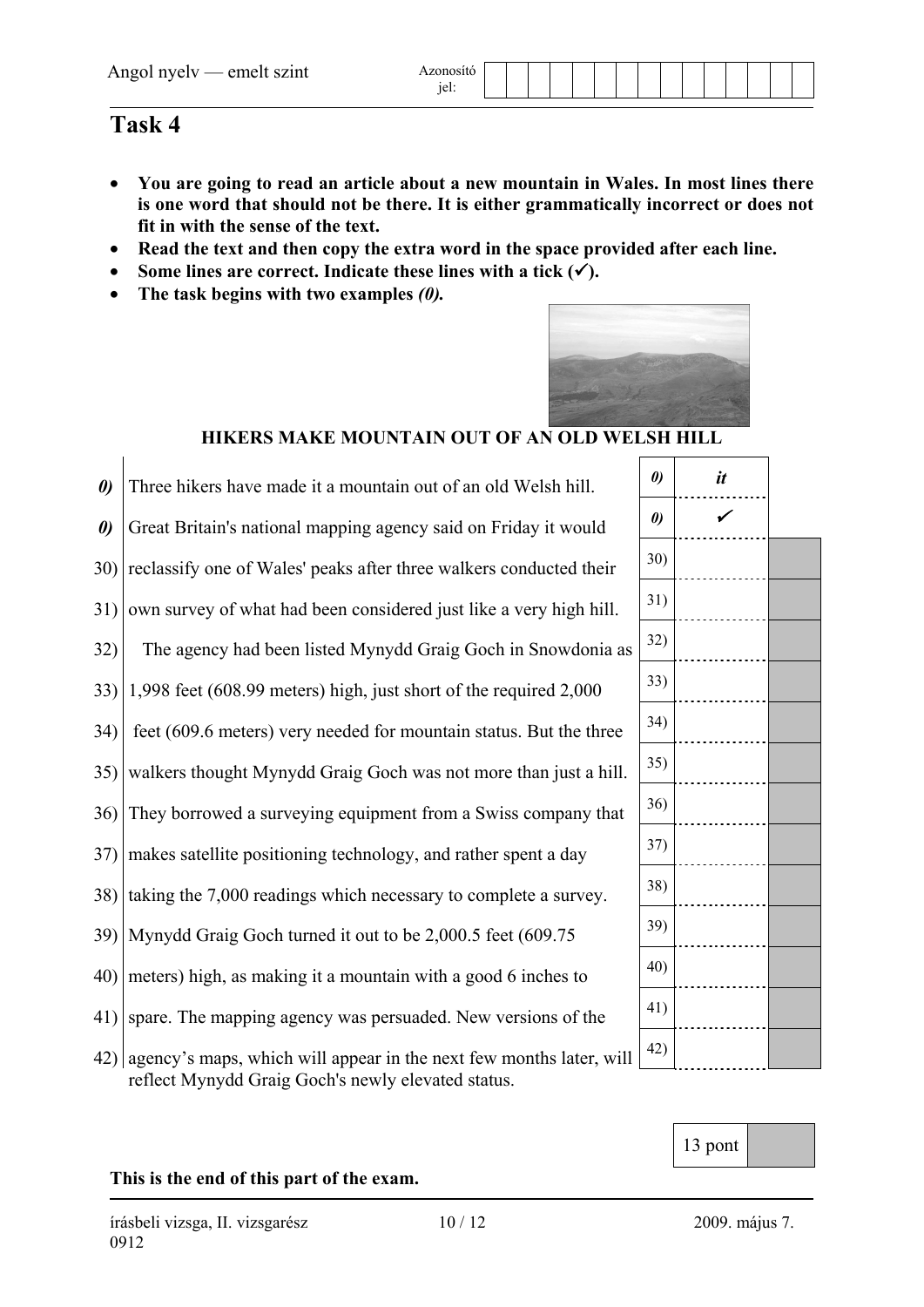| Angol nyelv — emelt szint | jel. |  |  |  |  |  |  |  |  |
|---------------------------|------|--|--|--|--|--|--|--|--|
|                           |      |  |  |  |  |  |  |  |  |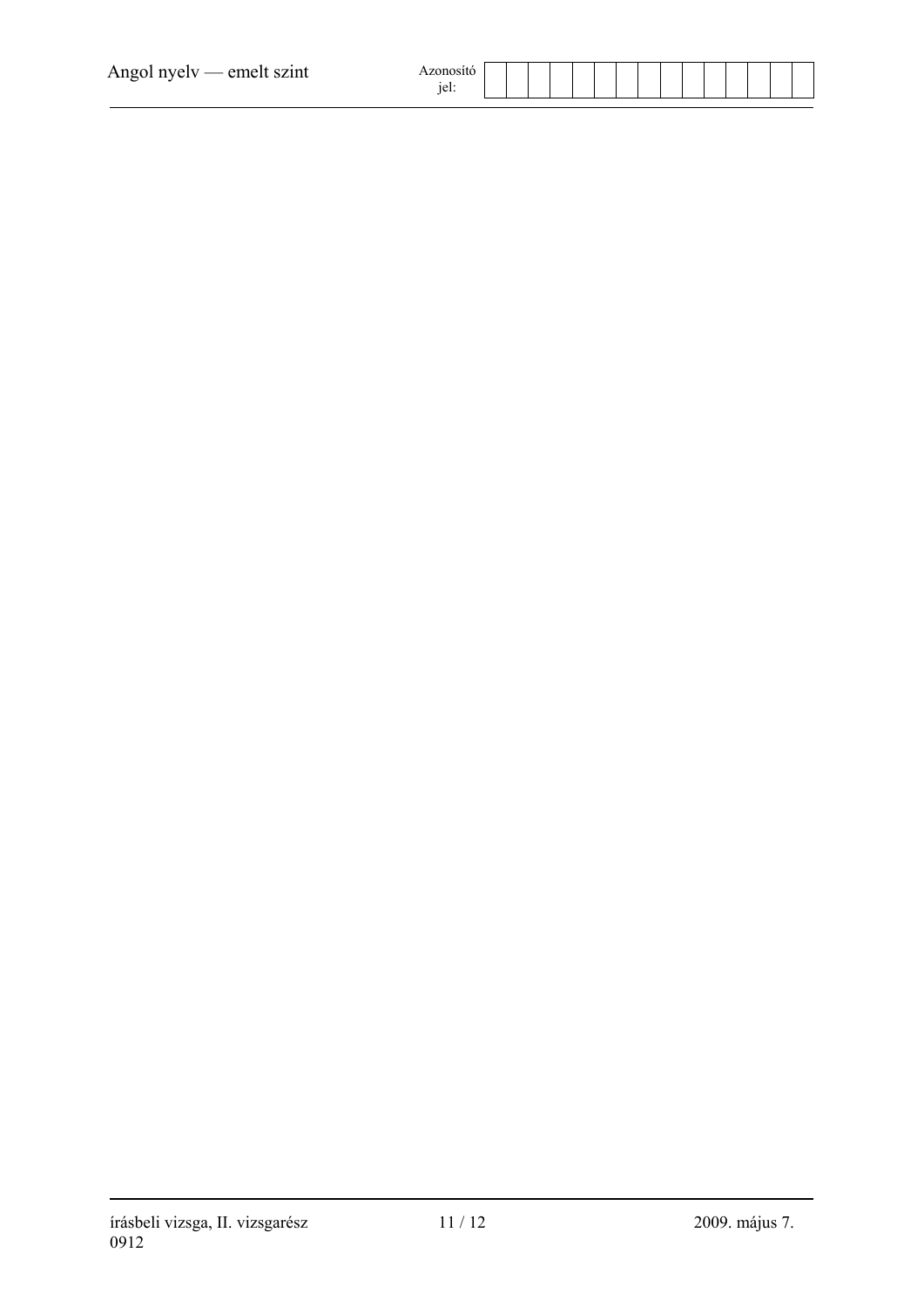| Azonosító |  |  |  |  |  |  |  |  |
|-----------|--|--|--|--|--|--|--|--|
|           |  |  |  |  |  |  |  |  |

|                     |                              | maximális | elért    |  |  |  |
|---------------------|------------------------------|-----------|----------|--|--|--|
|                     |                              | pontszám  | pontszám |  |  |  |
|                     |                              |           |          |  |  |  |
|                     | 10                           |           |          |  |  |  |
|                     | II. Nyelvhelyesség<br>Task 3 |           |          |  |  |  |
|                     | 13                           |           |          |  |  |  |
|                     | FELADATPONT ÖSSZESEN         | 42        |          |  |  |  |
| VIZSGAPONT ÖSSZESEN | 30                           |           |          |  |  |  |

javító tanár

Dátum: ………………………….

|                           | pontszáma | programba<br>beirt<br>pontszám |
|---------------------------|-----------|--------------------------------|
| I. Olvasott szöveg értése |           |                                |
| II. Nyelvhelyesség        |           |                                |

\_\_\_\_\_\_\_\_\_\_\_\_\_\_\_\_\_\_\_\_\_\_\_\_\_\_\_\_\_\_\_\_\_\_\_\_\_\_\_\_\_\_\_\_\_\_\_\_\_\_\_\_\_\_\_\_\_\_\_\_\_\_\_\_\_\_\_\_\_\_\_\_\_\_

javító tanár jegyző

Dátum: …………………… Dátum: ……………………

Megjegyzések:

1. Ha a vizsgázó a III. írásbeli vizsgarész megoldását elkezdte, akkor ez a táblázat és az aláírási rész üresen marad!

2. Ha a vizsga a II. vizsgarész teljesítése közben megszakad, illetve nem folytatódik a III. vizsgarésszel, akkor ez a táblázat és az aláírási rész kitöltendő!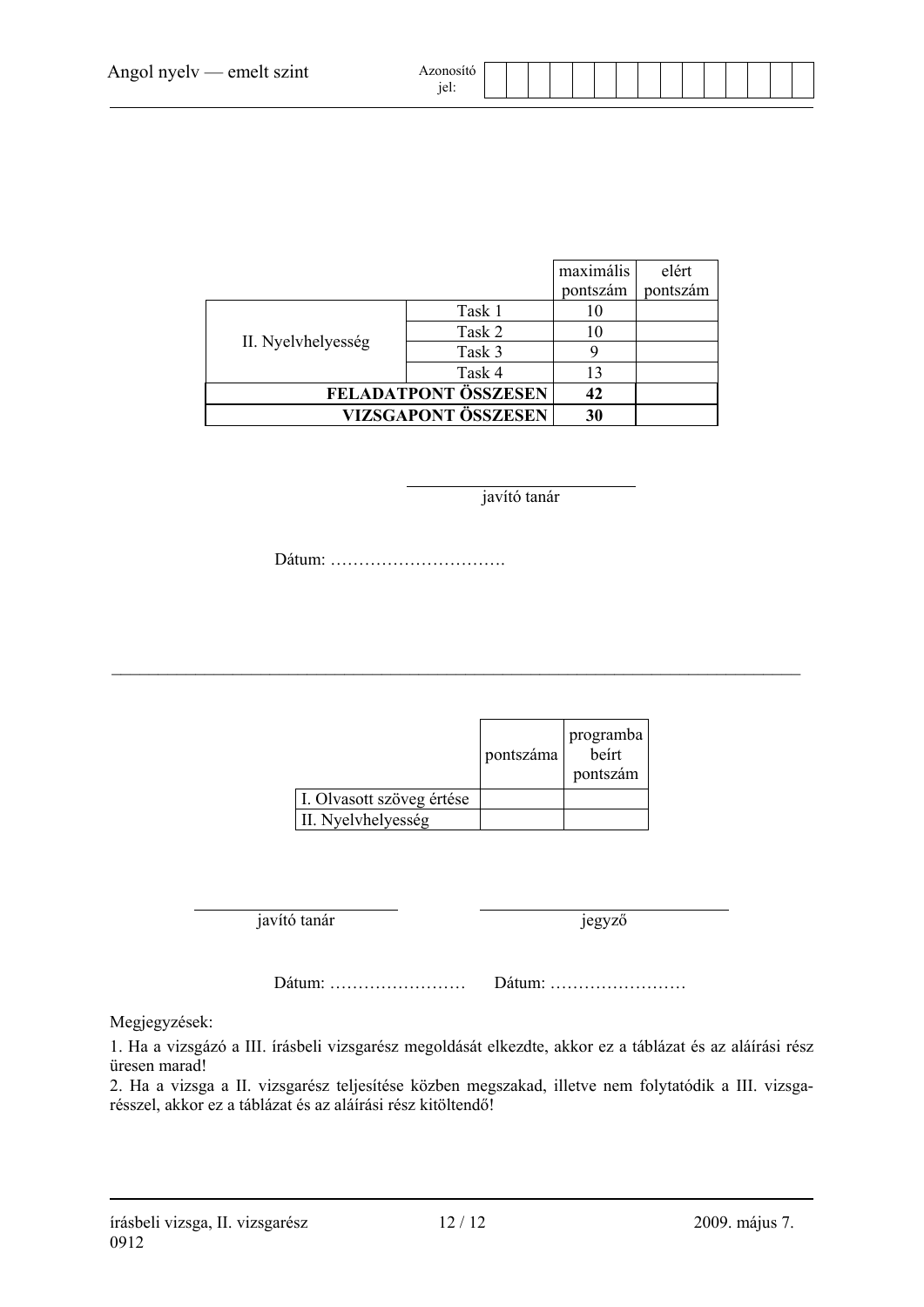| $1\Omega$<br>vı. |
|------------------|
|------------------|

# **ANGOL NYELV**

# **EMELT SZINTŰ ÍRÁSBELI VIZSGA**

### **2009. május 7. 8:00**

# **III. Hallott szöveg értése**

Időtartam: 30 perc

| Pótlapok száma |
|----------------|
| Tisztázati     |
| Piszkozati     |

## **OKTATÁSI ÉS KULTURÁLIS MINISZTÉRIUM**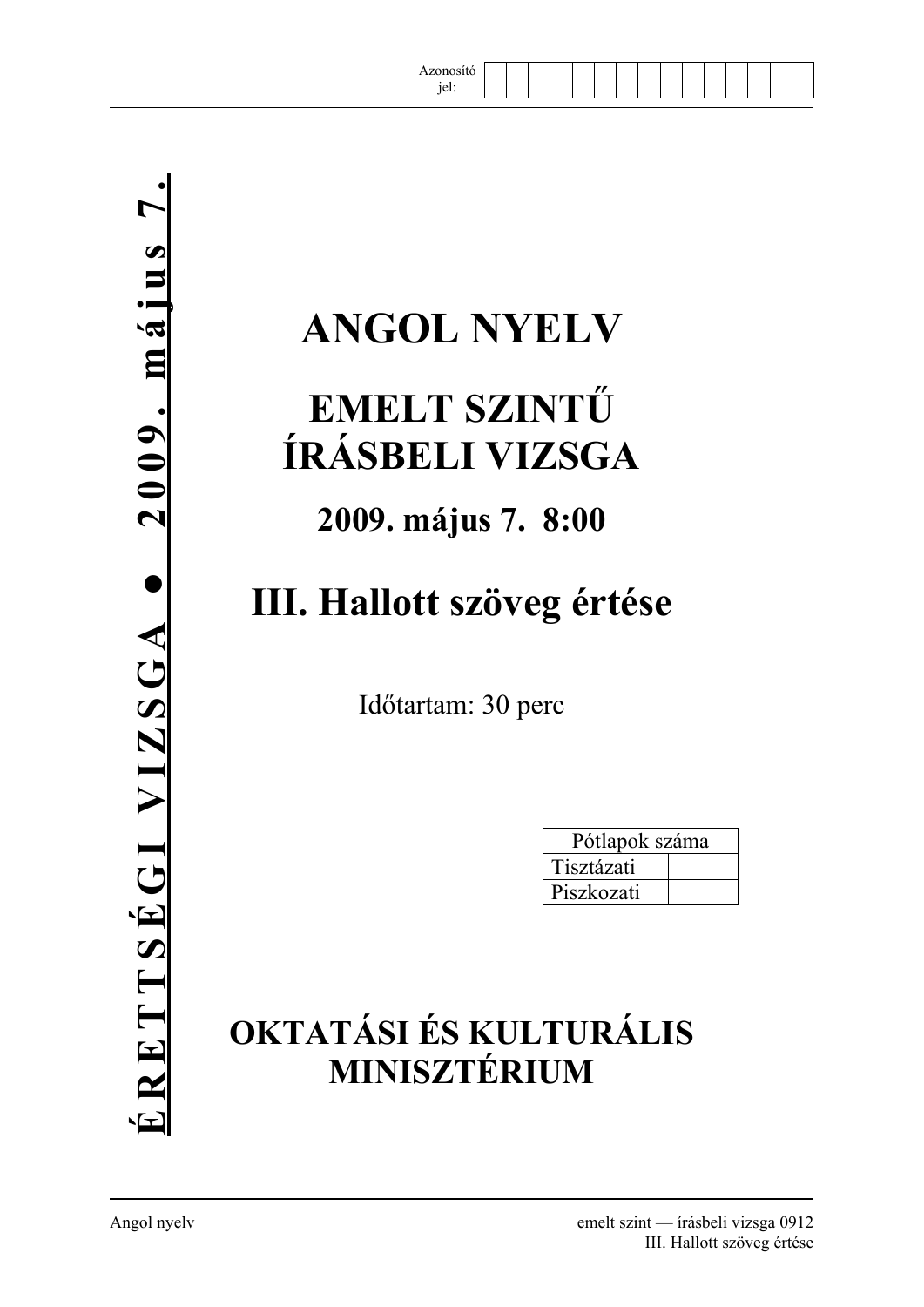### **Fontos tudnivalók**

- Csak az *olvasható* írás értékelhető.
- Ha csak betűt kell beírni, érdemes *nyomtatott nagybetűt* használni.
- Csak *egy megoldást* érdemes beírni, mert ha valamelyik nem helyes, a jó sem fogadható el.
- Javítani lehet, de csak *egyértelmű megoldások* fogadhatók el.
- A feladatlapok nyomtatott szövege *nem módosítható* a célból, hogy a megoldás értelmes legyen.
- A beírást igénylő megoldásoknál lehetőség szerint a *szövegben elhangzott szavakat* használjuk.
- Szövegkiegészítésnél ügyeljünk arra, hogy a szavak *illeszkedjenek a megadott szöveghez*.

Welcome to the Listening component of the Matura Examination.

The listening material and the instructions are recorded on this CD, and the tasks and instructions are printed in your test booklet.

- There will be three tasks, and every recording will be played twice.
- The tasks will begin with some music, and then you will hear (and you can also read) the instructions to the task.
- This will be followed by a silent period on the CD in order to give you some time to look at the task in your test booklet before hearing the text.
- Then we will play the recording in one piece.
- After another short silent period we will play the recording for the second time, but now in shorter sections and with breaks between the sections in order to give you enough time to write down your answers.
- You will also have some time to check your work at the end of each task.

Please note that the first item in each task (marked with a tick  $[\checkmark]$ ) is always an example.

The whole test is about 30 minutes long.

Good luck!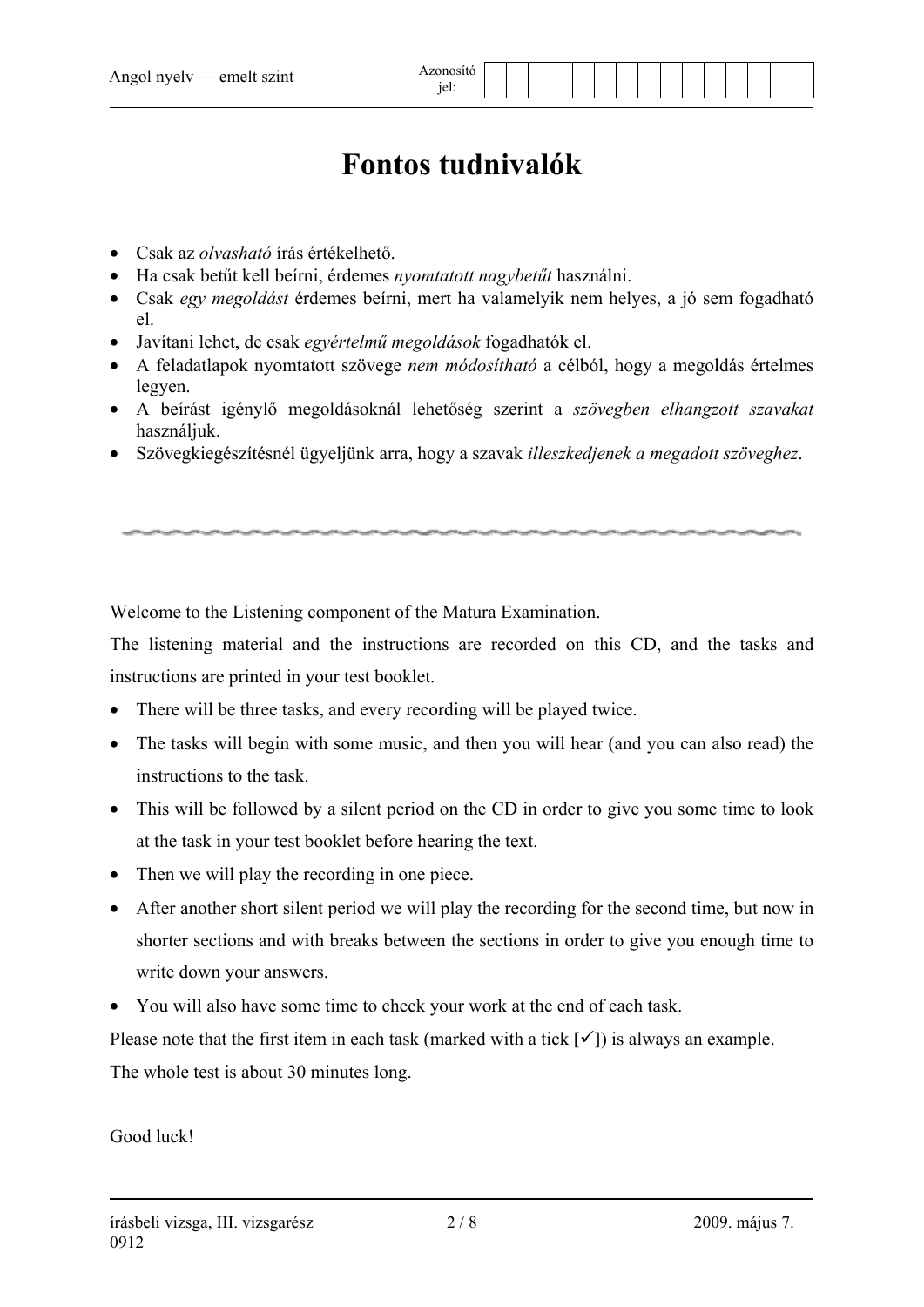

#### **TASK 1**

- **In this section you are going to hear a radio interview with John Pasche, a British artist.**
- **Your task will be to circle the letter or letters of the correct answer or answers in the boxes on the right. Please note that in this task** *both answers may be correct***. This means you will have to circle either A or B, or both A and B.**
- **First, you will have some time to look at the task, and then we will play the whole recording in one piece.**
- **Then, after a short pause, you will hear the recording again, but this time we will play the text in shorter sections to give you enough time to write down your answers.**

| ✓  | John Pasche designed a logo                        |        |     |
|----|----------------------------------------------------|--------|-----|
|    | A) for the Rolling Stones.                         |        |     |
|    | B) in 1970.                                        |        |     |
|    |                                                    |        |     |
| 1. | Mick Jagger was                                    |        |     |
|    | A) looking for visual images for his band.         |        | A B |
|    | B) an art student in London.                       |        |     |
|    |                                                    |        |     |
| 2. | John Pasche                                        |        |     |
|    | A) met Mick Jagger at his degree show.             |        | A B |
|    | B) designed a poster for the band.                 |        |     |
| 3. | Mick Jagger                                        |        |     |
|    | A) invited John to go on the band's European tour. |        | A B |
|    | B) wanted to talk to John about a logo.            |        |     |
|    |                                                    |        |     |
| 4. | The logo was inspired by                           |        |     |
|    | A) the band's feelings about British society.      |        | A B |
|    | B) Mick Jagger's lips and mouth.                   |        |     |
|    |                                                    |        |     |
| 5. | John $\ldots$                                      |        |     |
|    | A) designed the logo in a fortnight.               |        | A B |
|    | B) was paid £200 for the logo in 1970.             |        |     |
|    |                                                    |        |     |
| 6. | John has sold the logo                             |        | A B |
|    | A) to a museum in London.                          |        |     |
|    | B) for more than £50,000.                          |        |     |
| 7. | John needs the money to cover the expenses of his  |        | A B |
|    | A) son's education.                                |        |     |
|    | B) holidays abroad.                                |        |     |
|    |                                                    |        |     |
|    |                                                    |        |     |
|    |                                                    | 7 pont |     |
|    | This is the end of TASK 1.                         |        |     |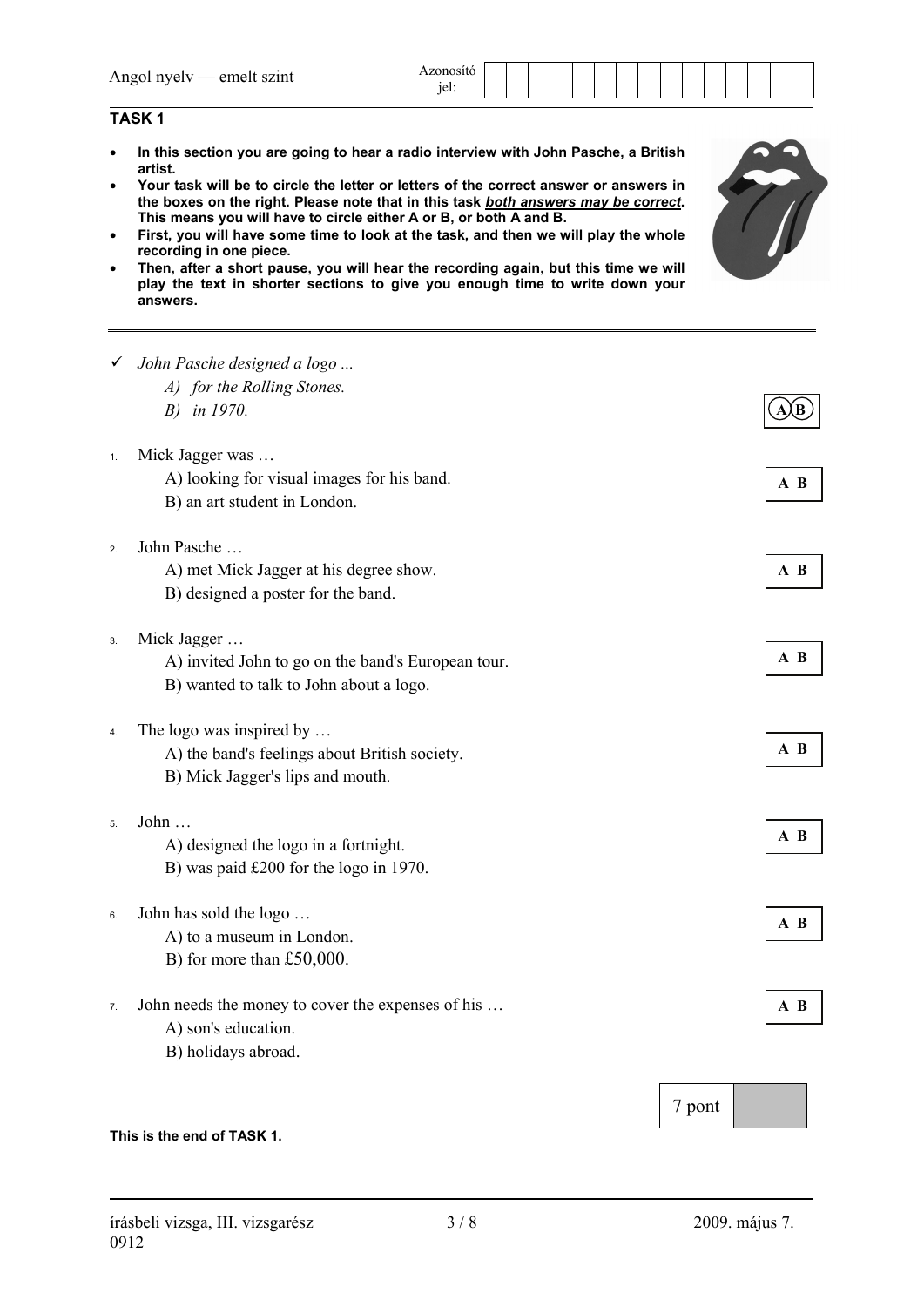| 1ei. | Angol<br>emelt szint<br>nyely | nositc |  |  |  |  |  |  |  |  |  |  |  |  |  |  |
|------|-------------------------------|--------|--|--|--|--|--|--|--|--|--|--|--|--|--|--|
|------|-------------------------------|--------|--|--|--|--|--|--|--|--|--|--|--|--|--|--|

• **In this section, you will hear hear some interesting information about the** 

• **First, you will have some time to look at the task, and then we will play the** 

**dangers of using your mobile phone in stormy weather.**  • **Your task is to give short answers to the questions below.** 

**whole recording in one piece.** 

| $\bullet$ | Then, after a short pause, you will hear the recording again, but this time<br>we will play the text in shorter sections to give you enough time to write<br>down your answers. |
|-----------|---------------------------------------------------------------------------------------------------------------------------------------------------------------------------------|
|           | $\checkmark$ How many thunderstorms are there at any one time around the world?                                                                                                 |
|           |                                                                                                                                                                                 |
| 8.        | What is the chance of being hit by lightning?                                                                                                                                   |
|           |                                                                                                                                                                                 |
| 9.        | According to UK doctors, what exactly directs the current into the body?                                                                                                        |
|           |                                                                                                                                                                                 |
|           | 10. Which magazine reported the case of the 15-year-old girl?                                                                                                                   |
|           |                                                                                                                                                                                 |
|           | 11. Besides her heart, what part of the girl's body got injured?                                                                                                                |
|           |                                                                                                                                                                                 |
|           | <sup>12</sup> Who found three other cases of people being hit by lightning?                                                                                                     |
|           |                                                                                                                                                                                 |
|           | 13. According to Linda Esprit, why does lightning cause much worse injuries if you are                                                                                          |
|           | holding a mobile?                                                                                                                                                               |
|           |                                                                                                                                                                                 |
|           | 14. What does Linda Esprit think mobile phone manufacturers should do?                                                                                                          |
|           |                                                                                                                                                                                 |
|           | 15. According to Ramsey Farragher, what is not a good idea?                                                                                                                     |
|           |                                                                                                                                                                                 |
|           | 16. According to Chris Abraham, who can people call?                                                                                                                            |
|           |                                                                                                                                                                                 |
|           |                                                                                                                                                                                 |

#### **This is the end of TASK 2.**

**TASK 2**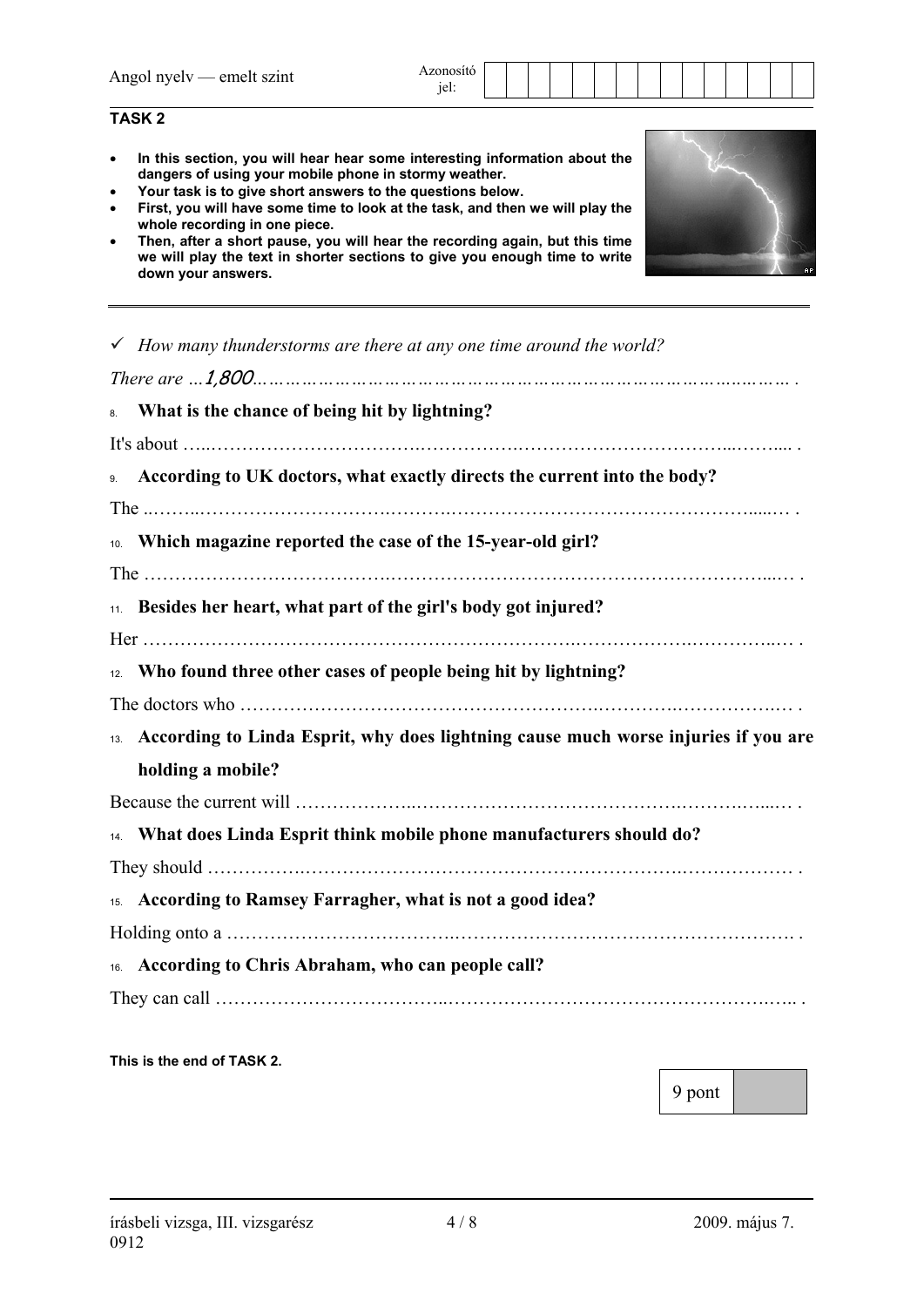

#### **TASK 3**

- **In this section you will hear a report about how Canaletto, the famous 18th century painter, might help save Venice.**
- **Your task is to decide whether the following statements are true, false or we do not know because the text does not say, and write the appropriate letter in the boxes on the right. Write A if the statement is true, write B if the statement is false, and write C if the text does not say.**
- **First, you will have some time to look at the task, and then we will play the whole recording in one piece.**
- **Then, after a short pause, you will hear the recording again, but this time we will play the text in shorter sections to give you enough time to write down your answers.**



- **A= TRUE B= FALSE C= THE TEXT DOES NOT SAY**
- 9 *Venice is in danger because of floods and pollution.*  17. A flood barrier is being built near the city. 18. The researchers involved in the project are in Venice at the moment. 19. According to Mr. Camuffo, today's pollution has nothing to do with the problem. 20. Due to the spring floods, there are green lines of algae on the walls. 21. Most artists in the  $18<sup>th</sup>$  century painted exactly what they saw. 22. The most important part of the camera obscura was the frosted glass suface. 23. Canaletto's paintings are as accurate as photographs. 24. Venice has changed a lot over the centuries. 25. The green lines of algae in Canaletto's paintings are a lot of help to scientists. 26. The systematic measuring of the water levels started in the  $18<sup>th</sup>$  century. **This is the end of TASK 3, and also the end of the Listening Exam.**  *A*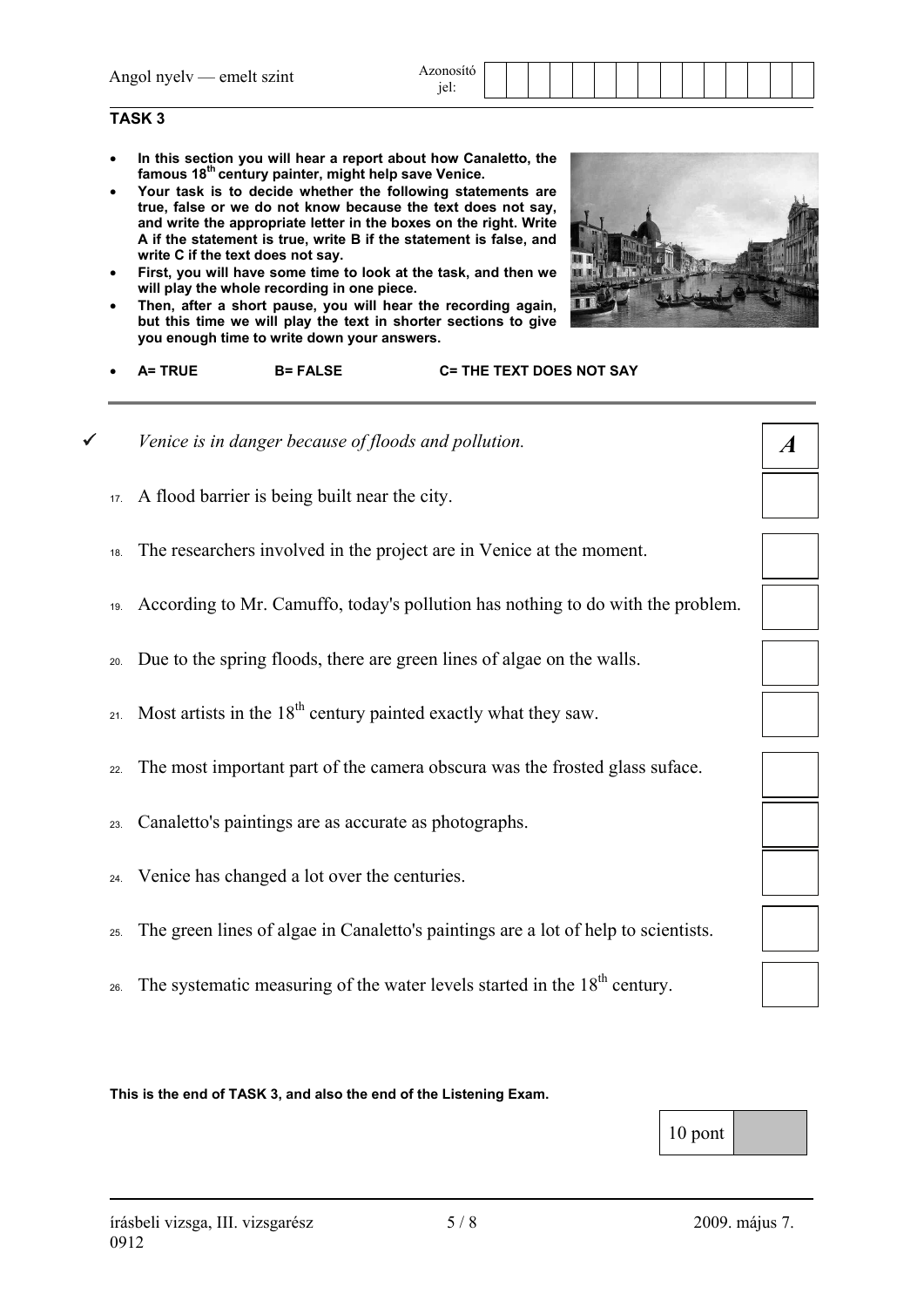| onosito<br>Angol nyelv<br>emelt szint<br>$\overline{\phantom{a}}$<br>el. |  |  |  |  |  |  |  |  |  |  |  |  |  |  |  |  |
|--------------------------------------------------------------------------|--|--|--|--|--|--|--|--|--|--|--|--|--|--|--|--|
|--------------------------------------------------------------------------|--|--|--|--|--|--|--|--|--|--|--|--|--|--|--|--|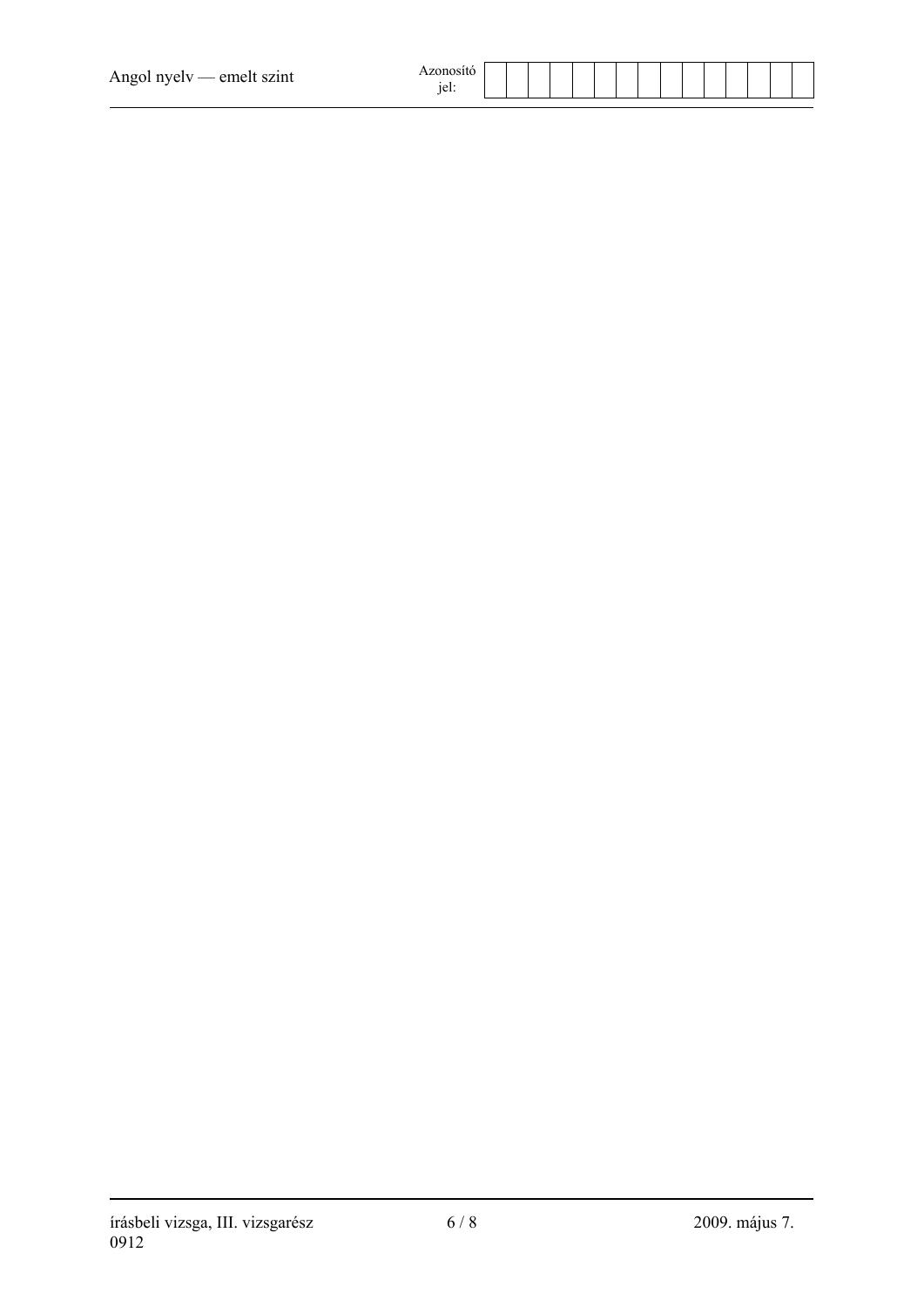| onosito<br>Angol nyelv<br>emelt szint<br>$\overline{\phantom{a}}$<br>el. |  |  |  |  |  |  |  |  |  |  |  |  |  |  |  |  |
|--------------------------------------------------------------------------|--|--|--|--|--|--|--|--|--|--|--|--|--|--|--|--|
|--------------------------------------------------------------------------|--|--|--|--|--|--|--|--|--|--|--|--|--|--|--|--|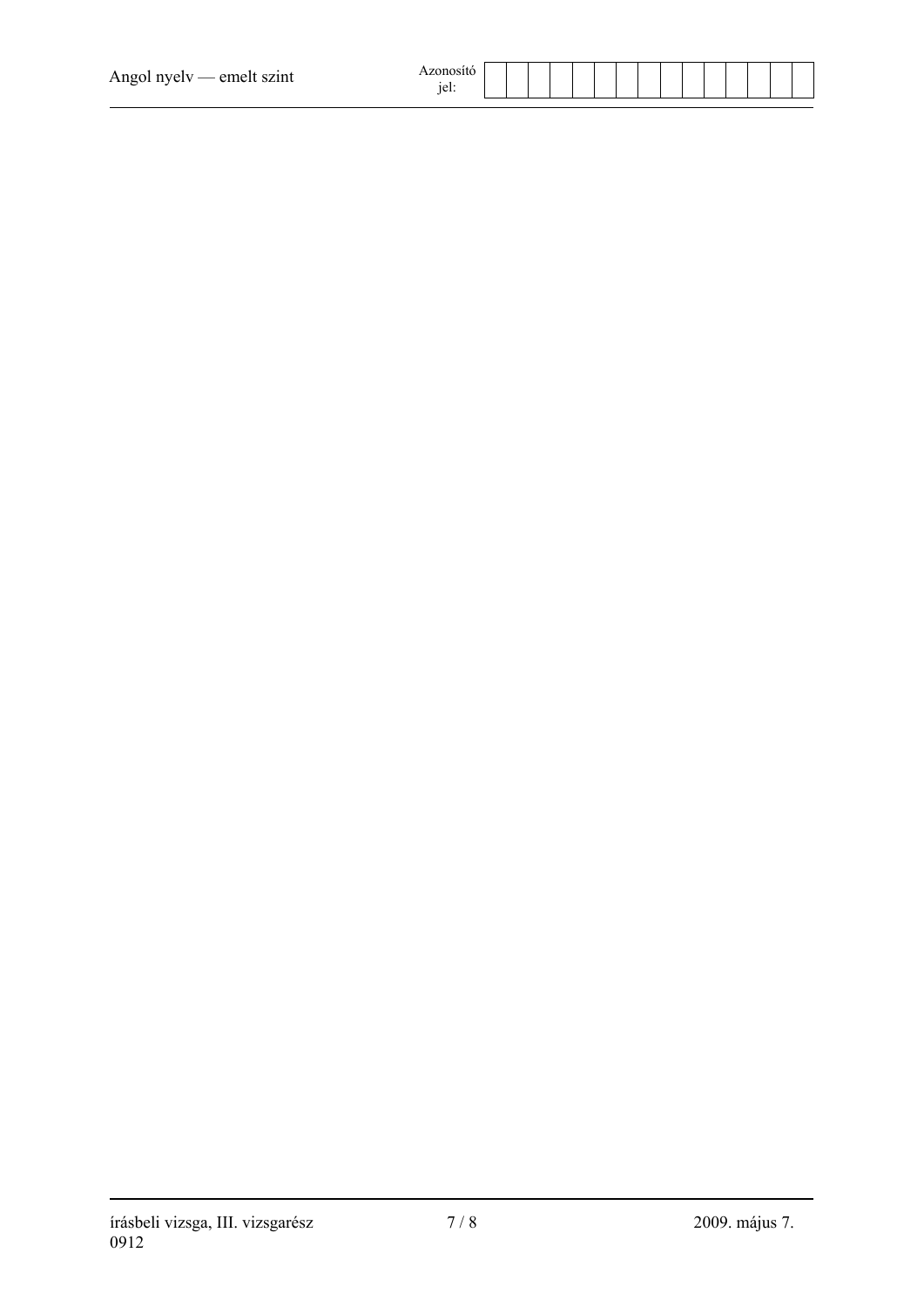| AZONOSILO | $\mathbf{r}$ . $\mathbf{r}$<br>، zonosí |  |  |  |  |  |  |  |  |  |  |  |  |  |  |  |
|-----------|-----------------------------------------|--|--|--|--|--|--|--|--|--|--|--|--|--|--|--|
|-----------|-----------------------------------------|--|--|--|--|--|--|--|--|--|--|--|--|--|--|--|

|                            |                             | maximális | elért    |
|----------------------------|-----------------------------|-----------|----------|
|                            |                             | pontszám  | pontszám |
|                            | Task 1                      |           |          |
| III. Hallott szöveg értése | Task 2                      |           |          |
|                            | Task 3                      |           |          |
|                            | <b>FELADATPONT ÖSSZESEN</b> | 26        |          |
|                            | VIZSGAPONT ÖSSZESEN         | 30        |          |

javító tanár

Dátum: ………………………………

|                            | pontszáma | programba<br>beirt<br>pontszám |
|----------------------------|-----------|--------------------------------|
| I. Olvasott szöveg értése  |           |                                |
| II. Nyelvhelyesség         |           |                                |
| III. Hallott szöveg értése |           |                                |

 $\mathcal{L}_\text{max} = \frac{1}{2} \sum_{i=1}^n \mathcal{L}_\text{max}(\mathbf{z}_i - \mathbf{z}_i)$ 

javító tanár jegyző

Dátum: ……………………….. Dátum: ………………………..

Megjegyzések:

1. Ha a vizsgázó a IV. írásbeli vizsgarész megoldását elkezdte, akkor ez a táblázat és az aláírási rész üresen marad!

2. Ha a vizsga a III. vizsgarész teljesítése közben megszakad, illetve nem folytatódik a IV. vizsgarésszel, akkor ez a táblázat és az aláírási rész kitöltendő!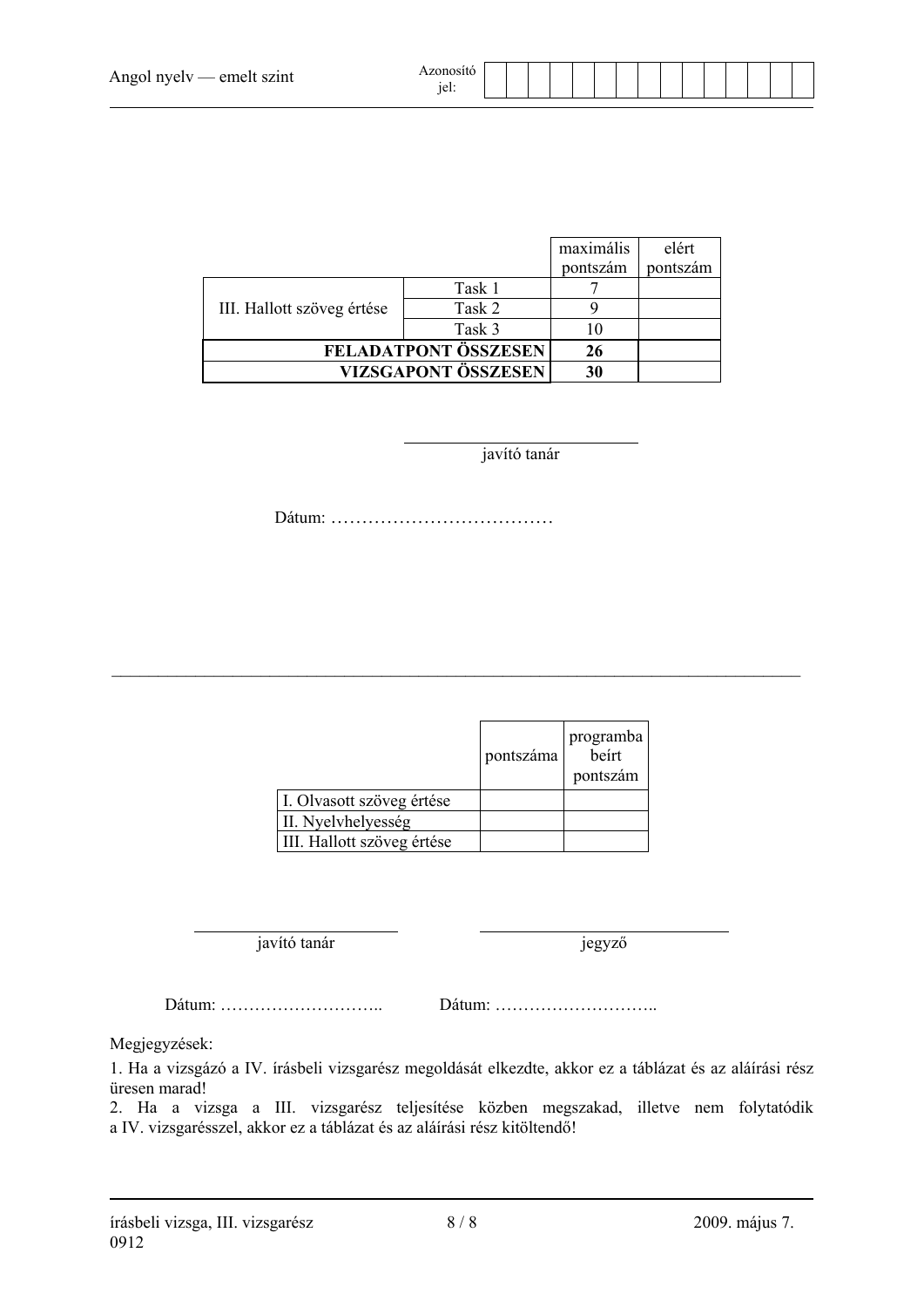| Azonosító<br>$\cdot$<br>$\mathbf{v}$ . |
|----------------------------------------|
|----------------------------------------|

# **ANGOL NYELV**

# **EMELT SZINTŰ ÍRÁSBELI VIZSGA**

## **2009. május 7. 8:00**

# **IV. Íráskészség**

Időtartam: 90 perc

| Pótlapok száma |
|----------------|
| Tisztázati     |
| Piszkozati     |

## **OKTATÁSI ÉS KULTURÁLIS MINISZTÉRIUM**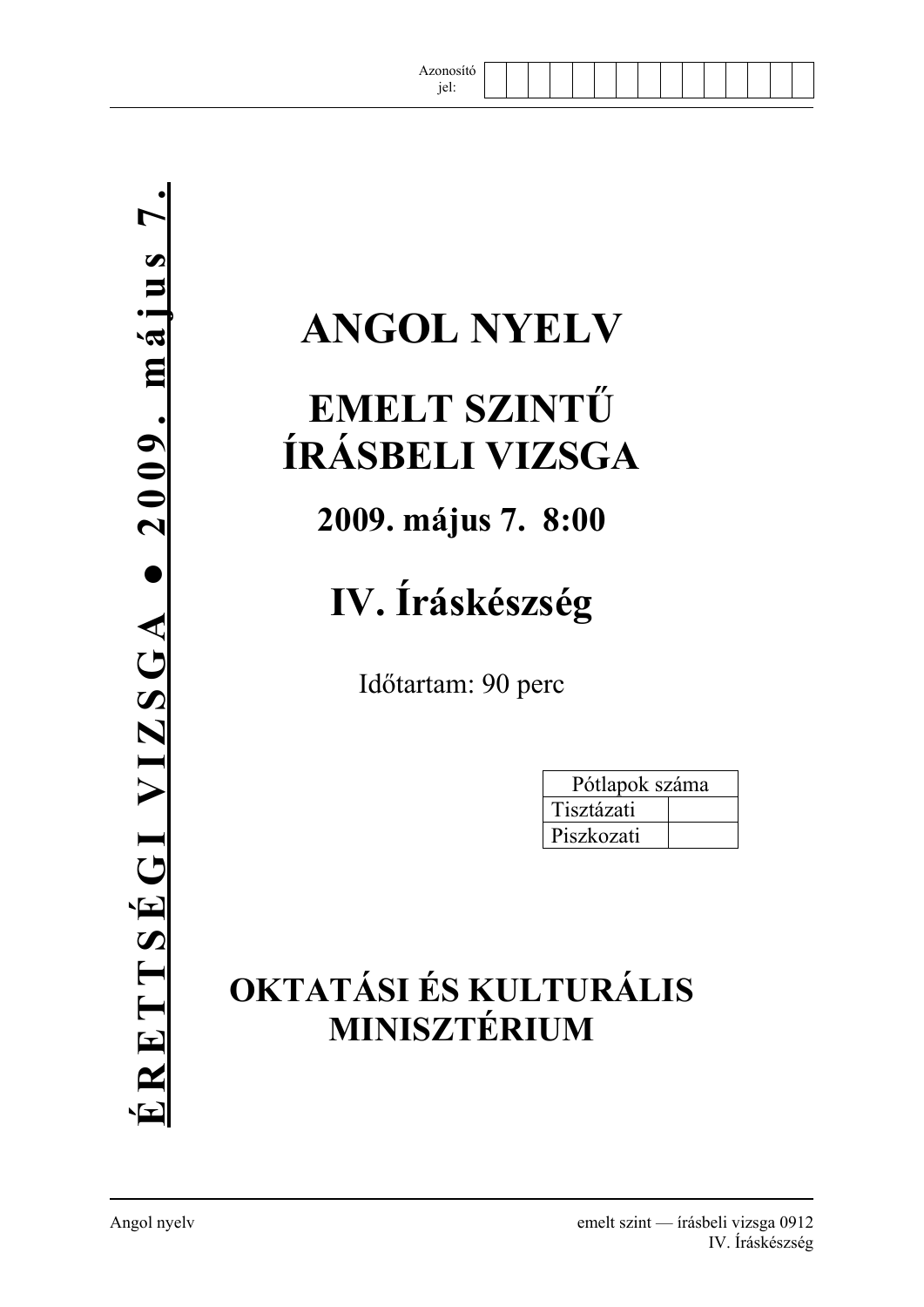#### **Figyelem! Mindkét feladatot meg kell írni! A pontozott sorokra kell írni!**

### **Task A**

You are going to spend a weekend in London and you have just received an email from your British friend Robert, offering to pick you up at the airport and to take you to two of the following places during your stay:

| Portobello Road Market<br>Portobello Road plays host to one of London's largest and most<br>interesting street markets, which really springs into life on a Saturday. No<br>visit to London would be complete without spending a day here. |
|--------------------------------------------------------------------------------------------------------------------------------------------------------------------------------------------------------------------------------------------|
| Abbey Road<br>Walk this historic street in London and you are transported back to the<br>turbulent era of the 1960s and the musical phenomenon of the Beatles.                                                                             |
| <b>Royal Observatory Greenwich</b><br>The prime meridian, zero degrees longitude, runs through the courtyard<br>of the Royal Observatory in Greenwich, near London, which was<br>founded in 1675 by King Charles II.                       |
| <b>British Library</b><br>Divided into public and members-only areas, this superb library includes<br>three exhibition galleries featuring the Illuminated Manuscripts display,<br>original Shakespeare folios and the Gutenburg Bible.    |
|                                                                                                                                                                                                                                            |

Write an email of 120-150 words to Robert in which you include the following:

- tell him when your flight arrives;
- choose the two places you would like to see and give your reasons;
- mention one or two other things you would like to do in London.

Begin your email like this:

*Hi, Robert,*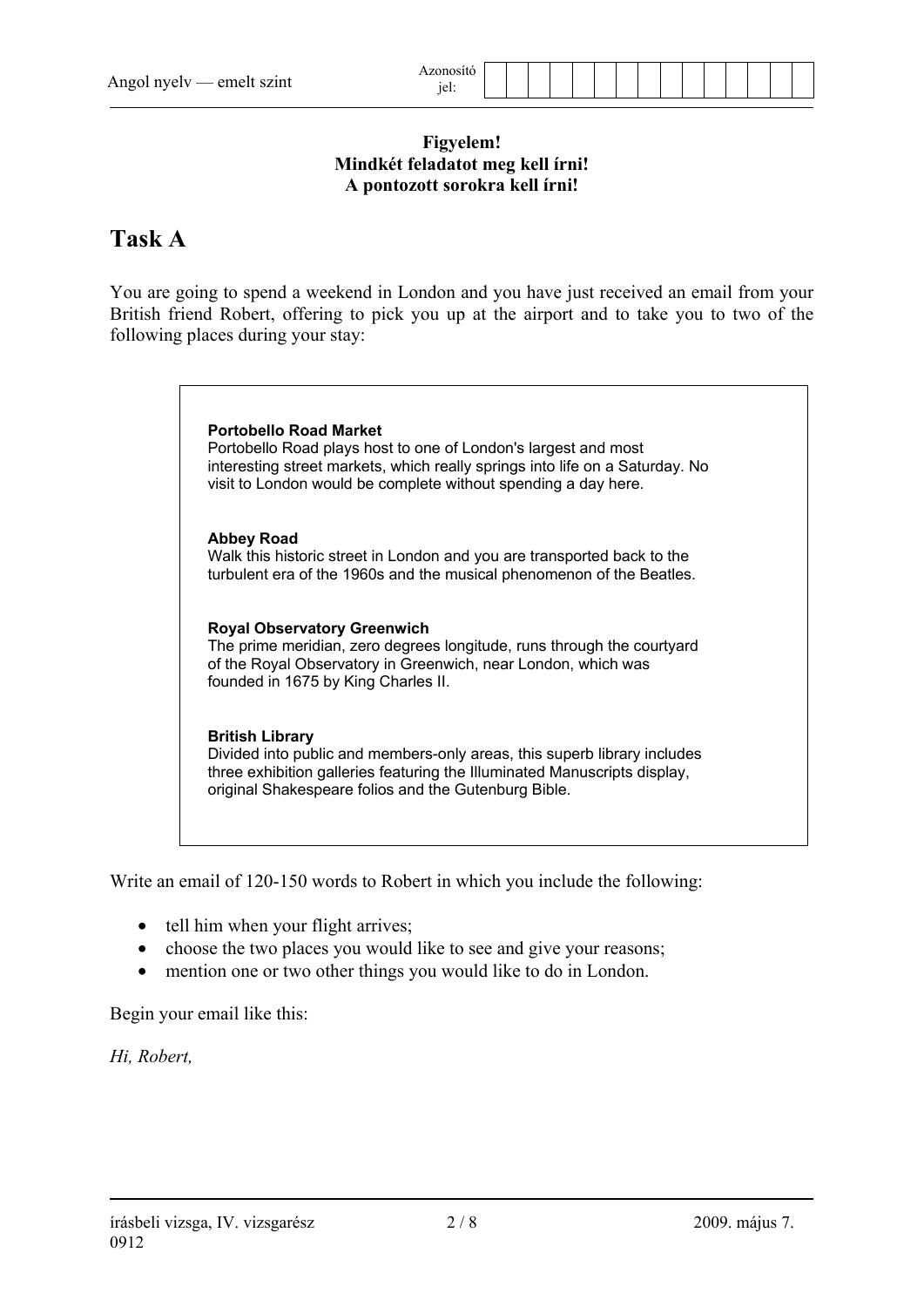| Angol nyelv — emelt szint | $\!$<br>jel: |  |  |  |  |  |  |  |
|---------------------------|--------------|--|--|--|--|--|--|--|
| Task A                    |              |  |  |  |  |  |  |  |
|                           |              |  |  |  |  |  |  |  |
|                           |              |  |  |  |  |  |  |  |
|                           |              |  |  |  |  |  |  |  |
|                           |              |  |  |  |  |  |  |  |
|                           |              |  |  |  |  |  |  |  |
|                           |              |  |  |  |  |  |  |  |
|                           |              |  |  |  |  |  |  |  |
|                           |              |  |  |  |  |  |  |  |
|                           |              |  |  |  |  |  |  |  |
|                           |              |  |  |  |  |  |  |  |
|                           |              |  |  |  |  |  |  |  |
|                           |              |  |  |  |  |  |  |  |
|                           |              |  |  |  |  |  |  |  |
|                           |              |  |  |  |  |  |  |  |
|                           |              |  |  |  |  |  |  |  |
|                           |              |  |  |  |  |  |  |  |
|                           |              |  |  |  |  |  |  |  |
|                           |              |  |  |  |  |  |  |  |
|                           |              |  |  |  |  |  |  |  |
|                           |              |  |  |  |  |  |  |  |
|                           |              |  |  |  |  |  |  |  |
|                           |              |  |  |  |  |  |  |  |
|                           |              |  |  |  |  |  |  |  |
|                           |              |  |  |  |  |  |  |  |
|                           |              |  |  |  |  |  |  |  |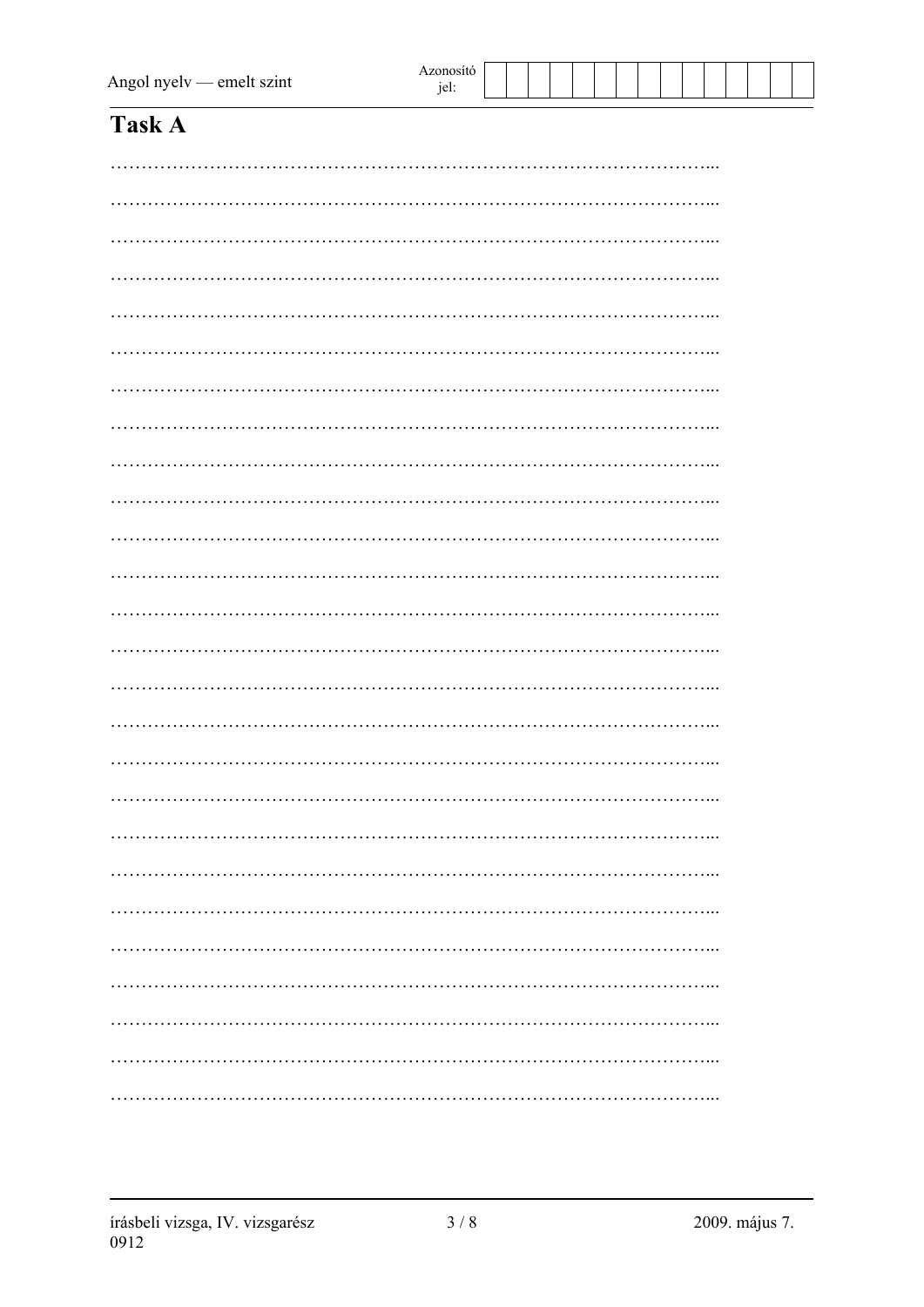| . .<br>ាnosit∟<br>szint<br>eme<br>Angol<br>nvely<br>$\overline{\phantom{a}}$<br><sub>1el</sub> |  |  |  |  |  |  |  |  |  |  |  |  |  |  |  |  |
|------------------------------------------------------------------------------------------------|--|--|--|--|--|--|--|--|--|--|--|--|--|--|--|--|
|------------------------------------------------------------------------------------------------|--|--|--|--|--|--|--|--|--|--|--|--|--|--|--|--|

#### **Az A feladat értékelése:**

| A feladat teljesítése, a megadott szempontok követése |   |  |
|-------------------------------------------------------|---|--|
| Hangnem, az olvasóban keltett benyomás                |   |  |
| Szövegalkotás                                         |   |  |
| Szókincs, kifejezésmód                                | 3 |  |
| Nyelvhelyesség, helyesírás                            |   |  |
| Íráskép                                               |   |  |
| sszesen                                               |   |  |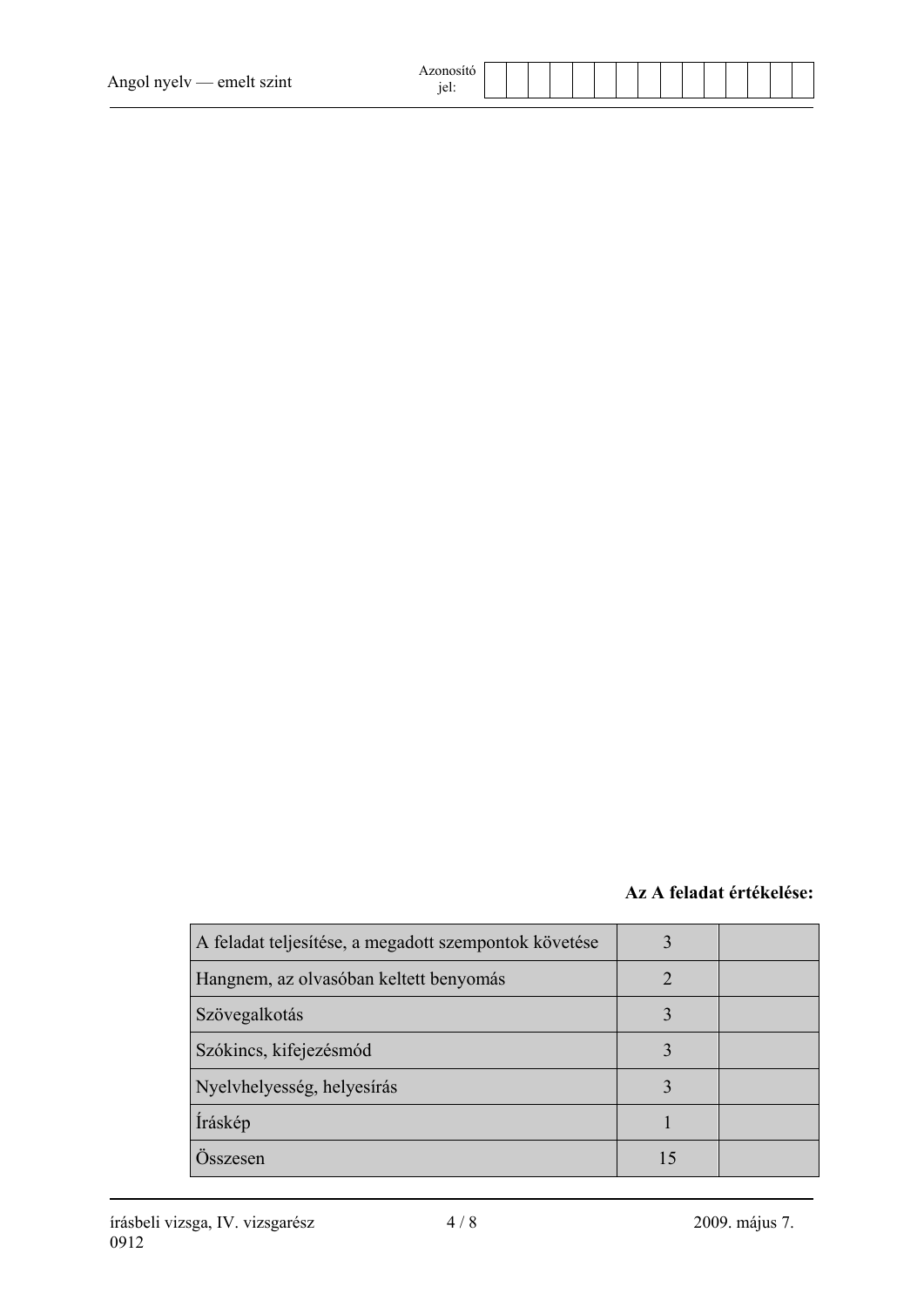| Angol nyelv — emelt szint<br>$1\bigtriangleup$<br>$\mathbf{u}$ |
|----------------------------------------------------------------|
|----------------------------------------------------------------|

### **Task B**

You have been asked to write an article for the English edition of the school newspaper about the following inventions:



Write an article of about 200-250 words on how modern inventions have changed our lives. Include the following:

- how life was different before we had computers and mobile phones;
- their advantages and disadvantages;
- which other modern inventions you find useful and why.

This is the title of your article:

*New electronic gadgets: blessing or curse?*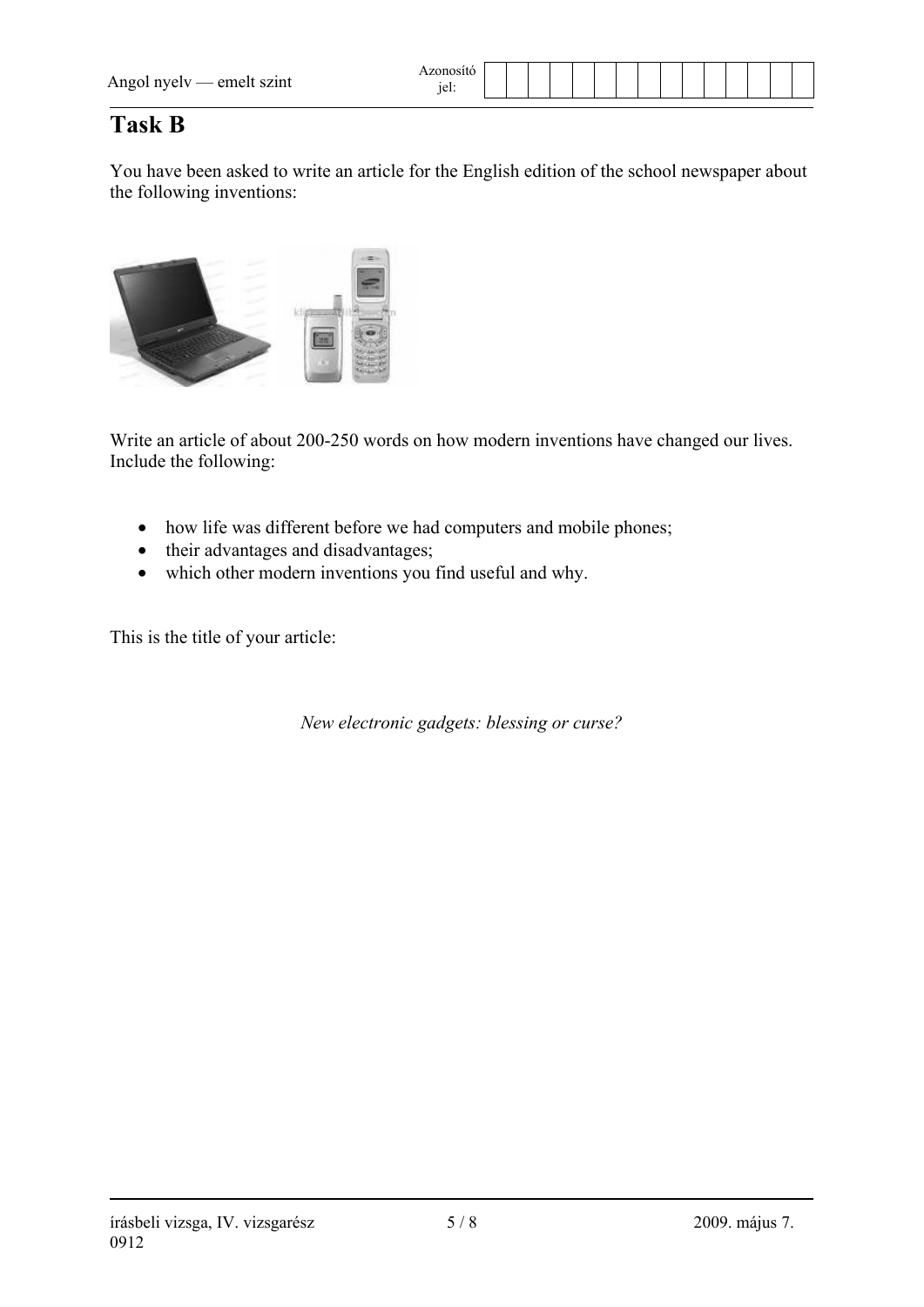| $A$ zonos $(44)$<br><b>TROTIONIC</b> |  |  |  |  |  |  |  |  |
|--------------------------------------|--|--|--|--|--|--|--|--|
|                                      |  |  |  |  |  |  |  |  |

### Task B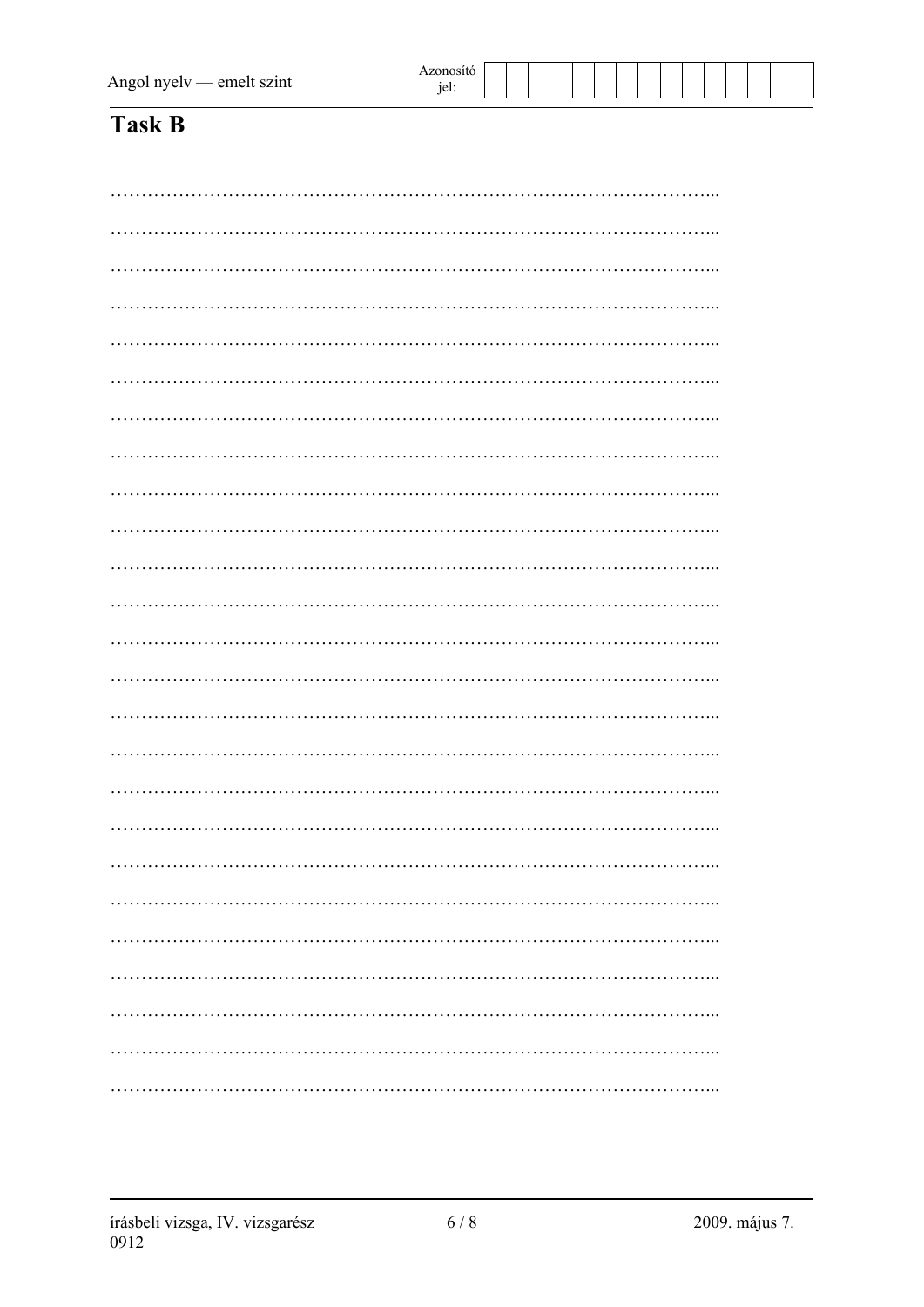| Angol nyelv — emelt szint | $\!$<br>jel: |  |  |  |  |  |  |  |  |
|---------------------------|--------------|--|--|--|--|--|--|--|--|
|                           |              |  |  |  |  |  |  |  |  |
|                           |              |  |  |  |  |  |  |  |  |
|                           |              |  |  |  |  |  |  |  |  |
|                           |              |  |  |  |  |  |  |  |  |
|                           |              |  |  |  |  |  |  |  |  |
|                           |              |  |  |  |  |  |  |  |  |
|                           |              |  |  |  |  |  |  |  |  |
|                           |              |  |  |  |  |  |  |  |  |
|                           |              |  |  |  |  |  |  |  |  |
|                           |              |  |  |  |  |  |  |  |  |
|                           |              |  |  |  |  |  |  |  |  |
|                           |              |  |  |  |  |  |  |  |  |
|                           |              |  |  |  |  |  |  |  |  |
|                           |              |  |  |  |  |  |  |  |  |
|                           |              |  |  |  |  |  |  |  |  |

#### **A B feladat értékelése:**

| A feladat teljesítése, a megadott szempontok követése |  |
|-------------------------------------------------------|--|
| Szövegalkotás                                         |  |
| Szókincs, kifejezésmód                                |  |
| Nyelvhelyesség, helyesírás                            |  |
| Íráskép                                               |  |
| <b>D</b> sszesen                                      |  |

### **This is the end of this part of the exam.**